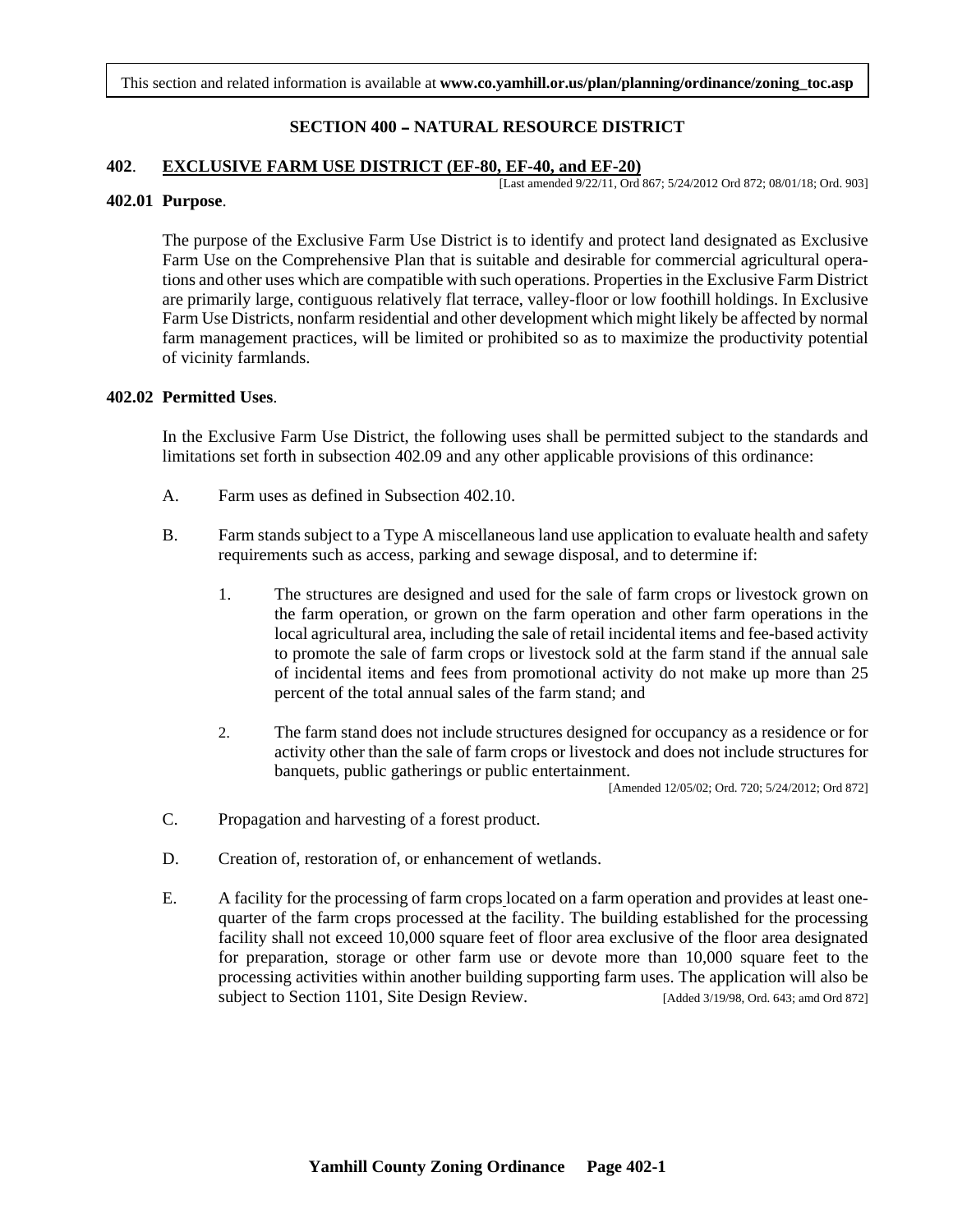- F. Utility facilities necessary for public service, including wetland waste treatment systems but not including commercial facilities for the purpose of generating electrical power for public use by sale, or transmission towers over 200 feet in height. The applicant will also be subject to Section 1101, Site Design Review. A facility is "necessary" if it satisfies the requirements of ORS 215.275. [Amended 12/05/02; Ord. 720]
- G. Accessory uses, including buildings other than dwellings customarily provided in conjunction with farm use.
- H. Winery, as defined in subsection 402.10, subject to Section 1101, Site Design Review. [Amended 11/30/94, Ord. 582]
- I. Operations for the exploration of minerals as defined by ORS 517.750.
- J. Operations for the exploration for and the production of geothermal resources as defined by ORS 522.005, and oil and gas as defined by ORS 520.005, including the placement and operation of compressors, separators, and other customary production equipment for an individual well adjacent to a wellhead, subject to the requirements of Section 404.10.
- K. Signs, pursuant to the sign provisions set forth in Section 1006.
- L. The following transportation facilities:
	- 1. Climbing and passing lanes within the right of way existing as of July 1, 1987.
	- 2. Reconstruction or modification of public roads and highways, including the placement of utility facilities overhead and in the subsurface of public roads and highways along the public right of way, but not including the addition of travel lanes, where no removal or displacement of buildings would occur, or no new land parcels result.
	- 3. Temporary public road and highway detours that will be abandoned and restored to original condition or use at such time as no longer needed.
	- 4. Minor betterment of existing public roads and highway-related facilities such as maintenance yards, weigh stations, and rest areas, within right of way existing as of July 1, 1987, and contiguous publicly owned property utilized to support the operation and maintenance of public roads and highways.
- M. Alteration, restoration or replacement of a lawfully established dwelling that:
	- 1. Has intact exterior walls and roof structure;
	- 2. Has indoor plumbing consisting of a kitchen sink, toilet and bathing facilities connected to a sanitary waste disposal system;
	- 3. Has interior wiring for interior lights;
	- 4. Has a heating system; and
	- 5. In the case of replacement, is removed, demolished or converted to an allowable nonresidential use within three months of the completion of the replacement dwelling. A replacement dwelling may be sited on any part of the same lot or parcel. A dwelling replaced under this section shall comply with all applicable siting standards. However, the standards shall not be applied in a manner that prohibits the siting of the dwelling. If the dwelling to be replaced is located on a portion of the lot or parcel not zoned for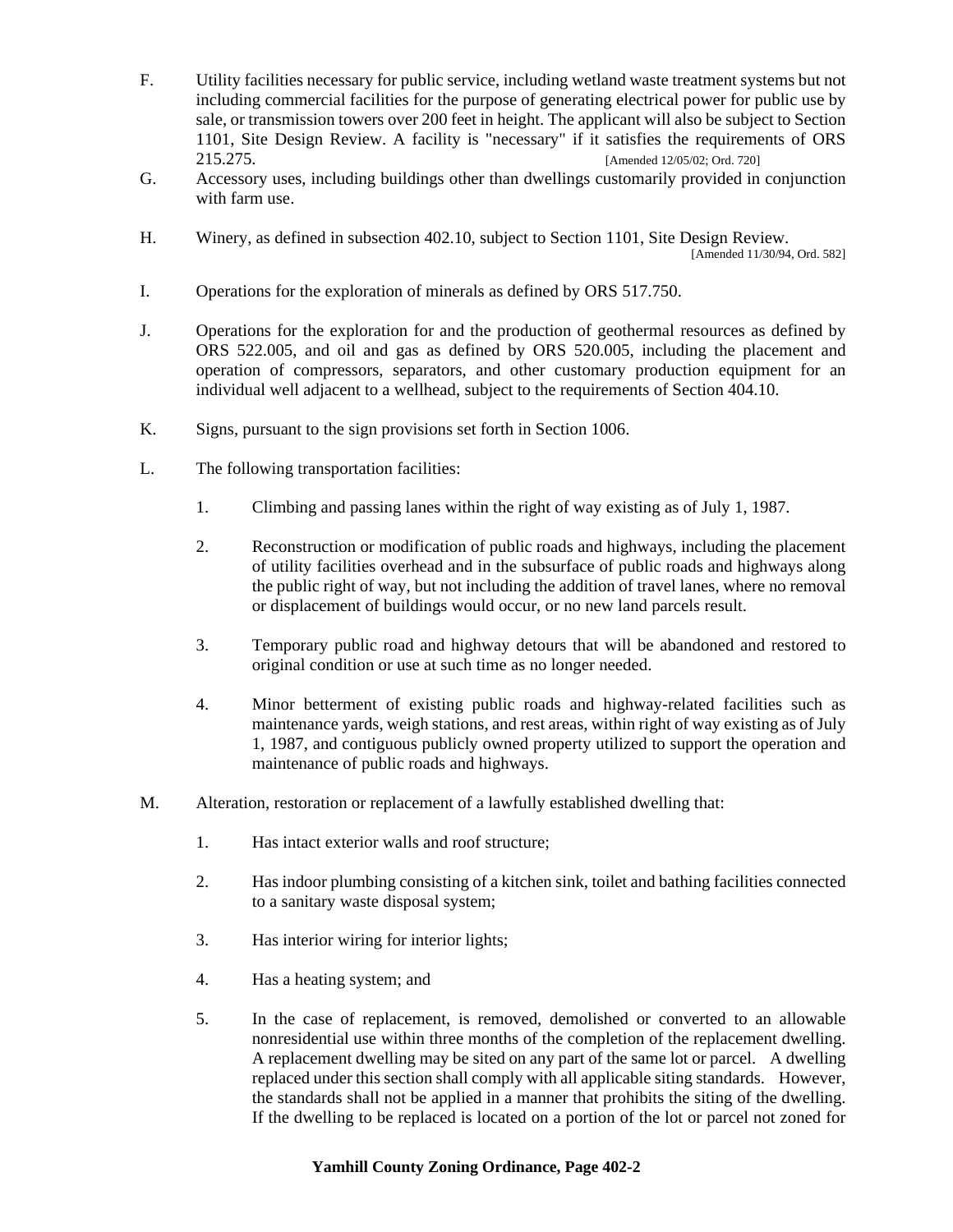exclusive farm use, the applicant, as a condition of approval, shall execute and record in the deed records for the county where the property is located a deed restriction prohibiting the siting of a dwelling on that portion of the lot or parcel. The restriction imposed shall be irrevocable unless a statement of release is placed in the deed records for the county. The release shall be signed by the county or its designee and state that the provisions of this paragraph regarding replacement dwellings have changed to allow the siting of another dwelling. The county planning director or the director's designee shall maintain a record of the lots and parcels that do not qualify for the siting of a new dwelling under the provisions of this paragraph, including a copy of the deed restrictions and release statements filed under this paragraph.

- 6. A secondary farm dwelling authorized pursuant to Section  $402.03(F)(4)(c)$  may only be replaced by a manufactured dwelling. [Amended 3/19/98, Ord. 643]
- N. Public or private school, including all buildings essential to the operation of a school, subject to the Type B application procedures and Section 1101, Site Design Review. The school must be at least three miles from an urban growth boundary, and is not permitted on a tract identified as high-value farmland. Existing facilities on high-value farmland that are wholly within a farm use zone may be maintained, enhanced, or expanded.

[Amended 3/19/98, Ord. 643; 8/13/98, Ord. 657]

- O. Churches and cemeteries in conjunction with churches, subject to the Type B application procedures and Section 1101, Site Design Review. The uses must be at least three miles from an urban growth boundary, and are not permitted on a tract identified as high-value farmland. Existing facilities on high-value farmland that are wholly within a farm use zone may be maintained, enhanced, or expanded. [Amended 3/19/98, Ord. 643; 8/13/98, Ord. 657]
- P. A site for the takeoff and landing of model aircraft, including such buildings or facilities as may reasonably be necessary. Buildings or facilities shall not be more than 500 square feet in floor area or placed on a permanent foundation unless the building or facility preexisted the use approved under this paragraph. The site shall not include an aggregate surface or hard surface area unless the surface preexisted the use approved under this paragraph. As used in this paragraph, "model aircraft" means a small-scale version of an airplane, glider, helicopter, dirigible or balloon that is used or intended to be used for flight and is controlled by radio, lines or design by a person on the ground. [Added 3/19/98, Ord. 643]
- Q. On-site filming and activities accessory to on-site filming, as defined in ORS 215.306(4), may be conducted subject to ORS 30.930 to 30.947, when it involves no more than 45 days on any site within any one-year period and does not involve erection of sets that would remain in place for longer than any 45-day period. [Added 3/19/98, Ord. 643]
- R. Fire service facilities providing rural fire protection services. [Added 12/05/02; Ord. 720]
- S. Irrigation canals, delivery lines and those structures and accessory operational facilities associated with a district as defined in ORS 540.505. [Added 12/05/02; Ord. 720]
- T. Utility facility service lines. Utility facility service lines are utility lines and accessory facilities or structures that end at the point where the utility service is received by the customer and that are located on one or more of the following:
	- 1. A public right of way;
	- 2. Land immediately adjacent to a public right of way, provided the written consent of all adjacent property owners has been obtained; or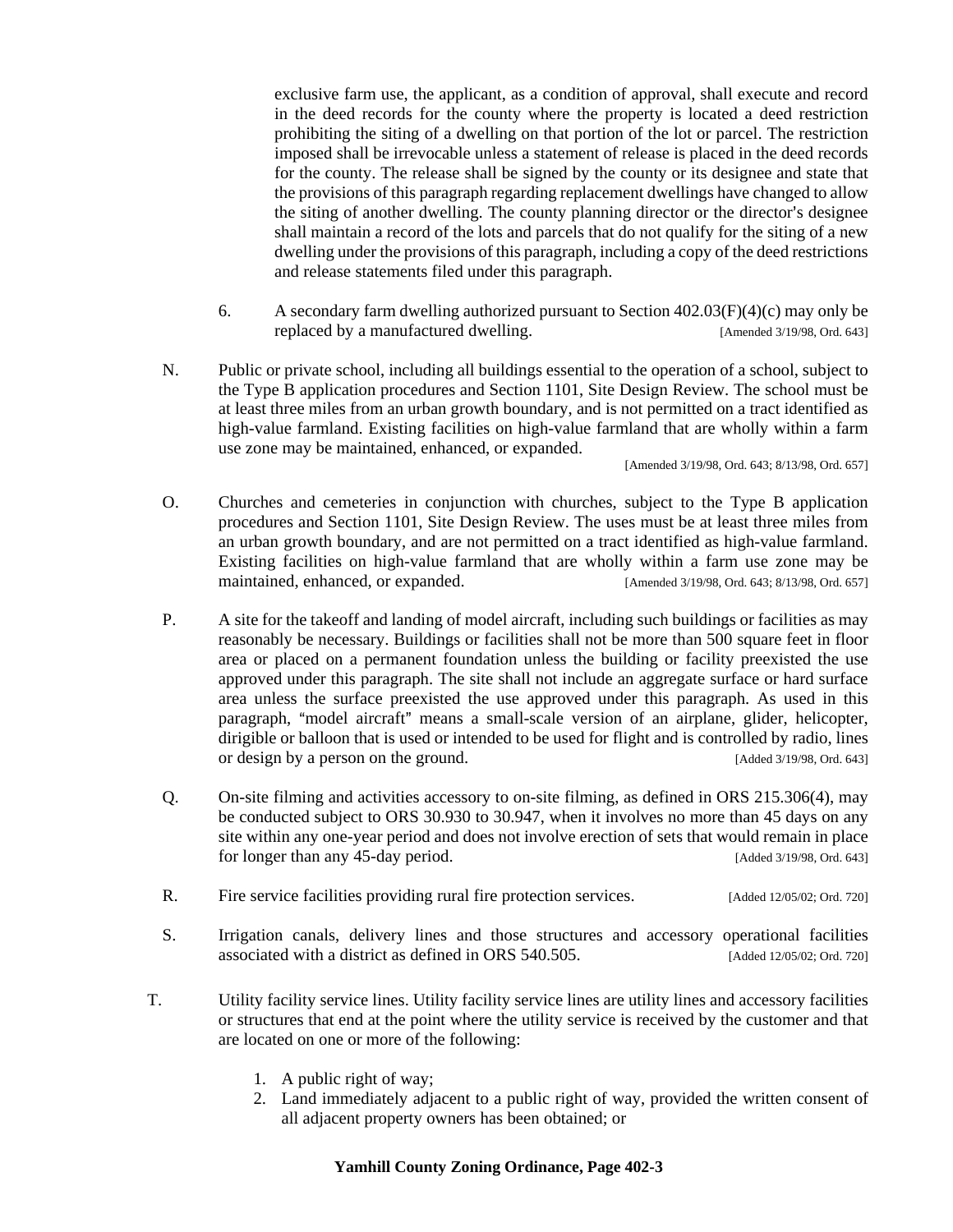3. The property to be served by the utility. [Added 12/05/02; Ord. 720]

- U. Subject to the issuance of a license, permit or other approval by the Department of Environmental Quality and with the requirements of ORS 215,246, 215.247, 215.249 and 215.251, the land application of reclaimed water, agricultural, or industrial process water or biosolids for agricultural, horticultural or silvicultural production, or for irrigation in connection with a use allowed in the exclusive farm use zone. [Added 12/05/02; Ord. 720]
- V. The maintenance, expansion or enhancement of an existing site on the same tract for the disposal of solid waste for which a permit has been granted under ORS 459.245 by the Department of Environmental Quality, together with equipment, facilities or buildings necessary for its operation. The use must satisfy the standards set forth in ORS  $215.296(1)(a)$  and (b) and the standards set forth in Section 1101, Site Design Review. The maintenance, expansion or enhancement of an existing use on the same tract on high-value farmland is permissible only if the existing use is wholly within a farm use zone. No other Yamhill County Zoning Ordinance criteria or Comprehensive Plan goal or policy shall apply as an approval standard for this use. [Added 9/22/11; Ord 867]
- W. A "residential home" as defined in ORS 197.660 may be established in an existing dwelling. [Added 5/24/12; Ord. 872]
- X. Agri-tourism and other commercial events or activities that are related to and supportive of agriculture subject to Section 1013, Agri-Tourism Use Permits. [Added 5/24/12; Ord. 872]

# **402.03 Permitted Dwellings**

The following residential uses shall be permitted in the Exclusive Farm Use District subject to the standards and limitations set forth in Section 402.09 and satisfaction of the criteria specified for each use. Furthermore, the decision-making body may attach reasonable conditions to approvals in order to insure compliance with relevant criteria. The following uses are subject to the type of notice requirements of Section 1301 indicated.

- A. Principal dwelling customarily provided in conjunction with farm use on high-value farmland, subject to the following (Type A notice):
	- 1. The subject tract is currently employed for farm use, and produced at least \$80,000 in gross annual income from the sale of farm products in each of the last two years, or three of the last five years. In determining the gross income, the cost of purchased livestock shall be deducted from the gross income attributed to the tract.
	- 2. The dwelling will be occupied by a person or persons who produced the commodities which grossed the income in subsection (1) of this Section.
	- 3. Except for permitted seasonal farm worker housing, there is no other dwelling on the subject tract. [Subsection A added 3/19/98, Ord. 643]
- B. Principal dwelling customarily provided in conjunction with farm use on a tract that is not highvalue farmland, subject to the following (Type A notice):
	- 1. The subject tract is currently employed for farm use, and produced at least \$40,000 in gross annual income from the sale of farm products in each of the last two years, or three of the last five years. In determining the gross income, the cost of purchased livestock shall be deducted from the gross income attributed to the tract.

[Amended 12/05/02; Ord. 720]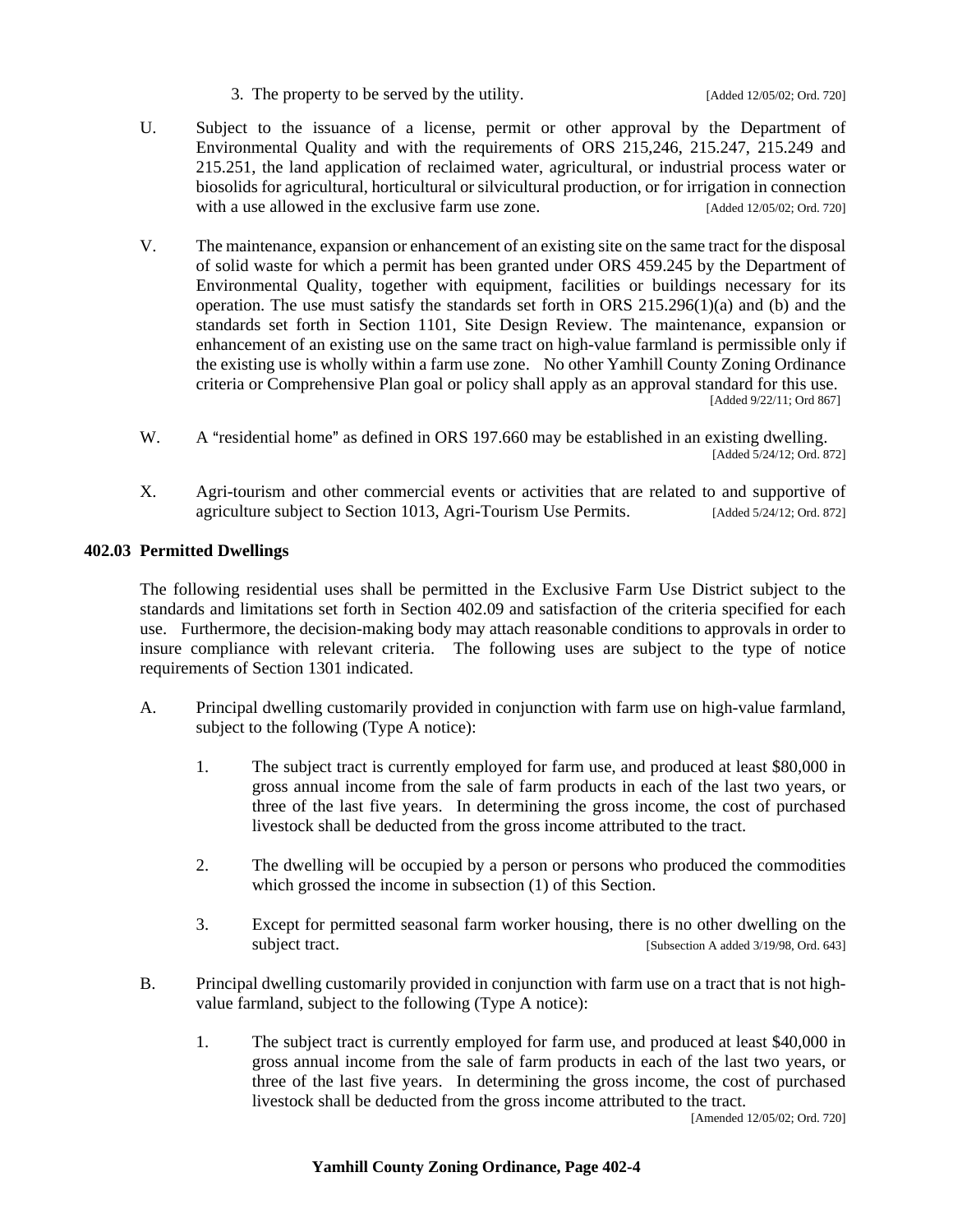- 2. The dwelling will be occupied by a person or persons who produced the commodities which grossed the income in subsection (1) of this Section.
- 3. Except for permitted seasonal farm worker housing, there is no other dwelling on the subject tract. [Subsection B added 3/19/98, Ord. 643]
- C. Principal dwelling customarily provided in conjunction with farm use on a parcel at least 160 acres in size that is not high-value farmland, under the following circumstances (Type A notice):
	- 1. The subject tract is currently employed for farm use, as defined in Subsection 402.10(C).
	- 2. The dwelling will be occupied by a person or persons who will be principally engaged in the farm use of the land, such as planting, harvesting, marketing or caring for livestock, at a commercial scale as defined in subsection 4 of this section.
	- 3. Except for permitted seasonal farm worker housing, there is no other dwelling on the subject tract.
	- 4. The determination of whether the farm is "commercial" will be based upon whether the farm:
		- (a) Contributes in a substantial way to the area's existing agricultural economy; and
		- (b) Helps maintain agricultural processors and established farm markets;
		- (c) When determining whether a farm is part of the commercial agricultural enterprise, not only what is produced, but how much and how it is marketed shall be considered. [Subsection C amended 3/19/98, Ord. 643]
- D. Principal dwelling customarily provided in conjunction with farm use on a tract that is not highvalue farmland, under the following circumstances (Type A notice):
	- 1. The subject tract is at least as large as the median size of those commercial farm tracts capable of generating at least \$10,000 in annual gross sales that are located within the study area defined in subsection (6) of this Section.
	- 2. The subject tract is capable of producing annual gross sales of county indicator crops, as determined by OAR 660-33-135(4), at a level equal to or greater than the median of those farms within the study area defined in subsection (6) of this Section.
	- 3. The subject tract is currently employed for a farm use at a level capable of producing the annual gross sales required in subsection (2) of this Section. If no farm use has been established at the time of application, land-use approval shall be subject to a condition that no building permit for a residence may be issued prior to the establishment of the farm use required in this subsection.
	- 4. The subject lot or parcel on which the dwelling is proposed is at least 10 acres in size.
	- 5. Except for permitted seasonal farm worker housing, there is no other dwelling on the subject tract.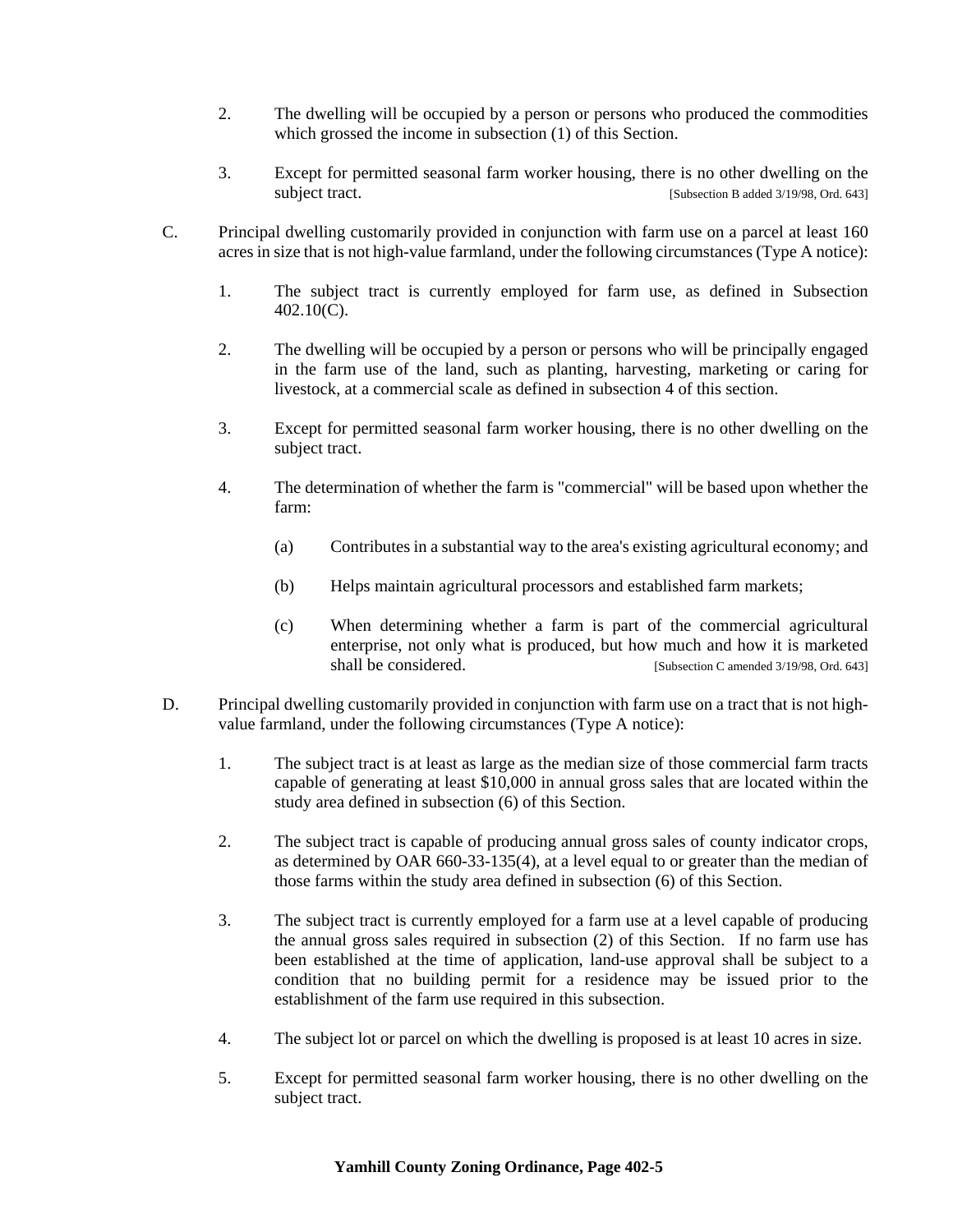- 6. In order to identify the commercial farm tracts to be used in subsections (1) and (2) of this Section, the gross sales capability of each tract in the study area, including the subject tract, must be determined, using the gross sales figures provided by the Land Conservation and Development Commission pursuant to OAR 660-33-135(4) as follows:
	- (a) Identify the study area. This includes all the land in the tracts wholly or partially within one mile of the perimeter of the subject tract;
	- (b) Determine for each tract in the study area the number of acres in every land classification from the county assessor's data;
	- (c) Determine the potential earning capability for each tract by multiplying the number of acres in each land class by the gross sales per acre for each land class provided by the Land Conservation and Development Commission pursuant to OAR 660-33-135(4). Add these to obtain a potential earning capability for each tract;
	- (d) Identify those tracts capable of grossing at least \$10,000 based on the data generated in subsection (6)(c) of this Section;
	- (e) Determine the median size and gross sales capability for those tracts capable of generating at least \$10,000 in annual gross sales to use in subsections (1) and (2) of this Section. [Subsection D added 3/19/98, Ord. 643]
- E. A secondary dwelling for a relative of the farm operator under the following circumstances (Type A notice):
	- 1. The tract is currently employed for farm use, as defined in Subsection 402.10(C), at a commercial scale.
	- 2. The dwelling shall be located on the same lot or parcel as the dwelling of the farm operator.
	- 3. The dwelling shall be occupied by a relative of the farm operator or farm operator's spouse, which means grandparent, step-grandparent, grandchild, parent, step-parent, child, brother, sister, sibling, step-sibling- niece, nephew, or first cousin of either if the farm operator does, or will require the assistance of the relative in the management and farm use of the existing commercial farm use. [Amended 12/05/02; Ord. 720]
	- 4. The farm operator shall continue to play the predominant role in the management of the farm. A farm operator is a person who operates a farm, doing the work and making dayto-day decisions about such things as planting, harvesting, feeding, and marketing. [Subsection E amended 3/19/98, Ord. 643]
- F. A secondary dwelling customarily provided in conjunction with farm use for farm help, under the following circumstances (Type A notice):
	- 1. The secondary dwelling will be occupied by a person or persons who will be principally engaged in the farm use of the land and whose seasonal or year round assistance in the management of the farm use, such as planting, harvesting, marketing or caring for livestock, is or will be required by the farm operator. [Amended 12/05/02; Ord. 720]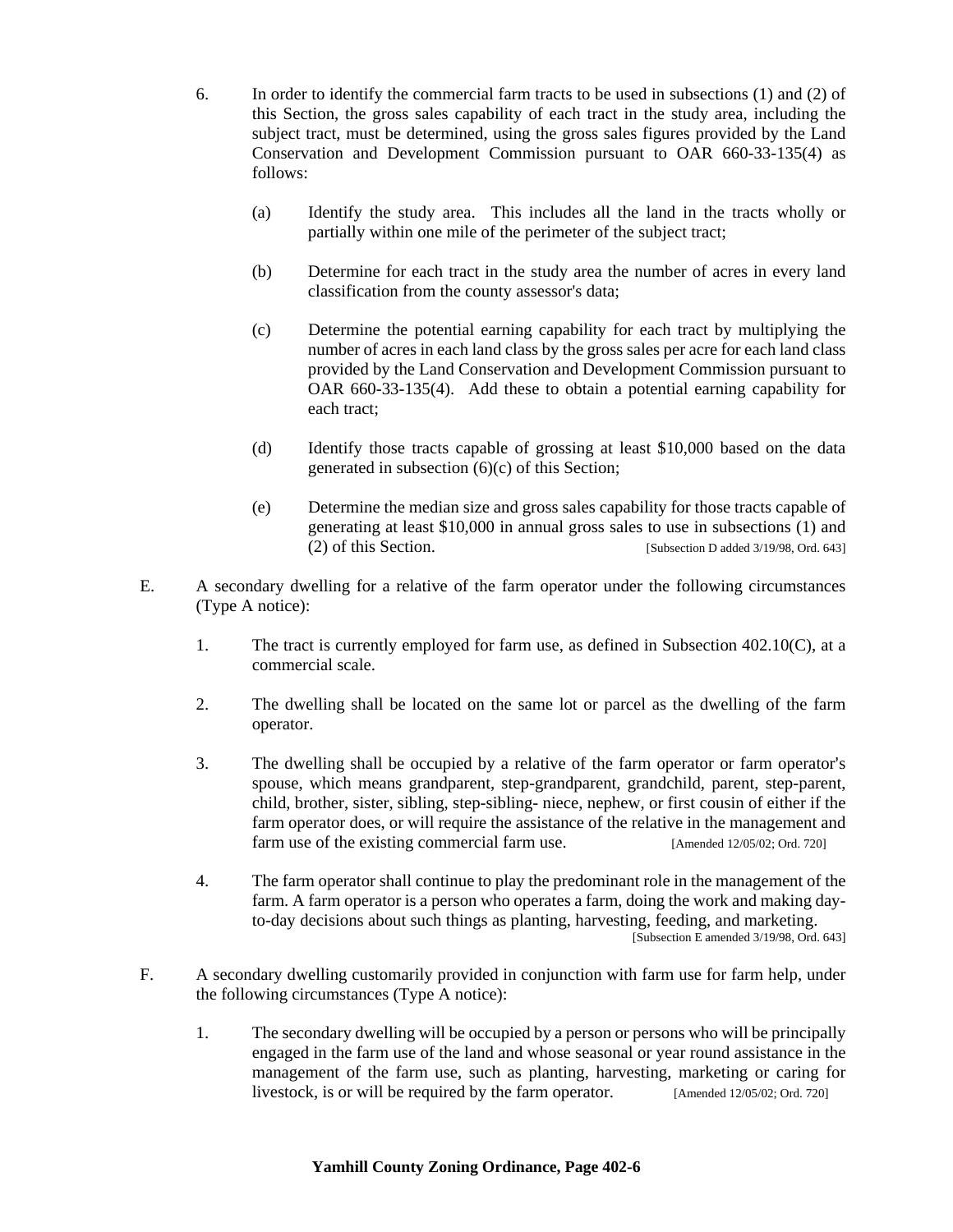- 2. There is no other dwelling on lands designated for exclusive farm use owned by the farm operator that is vacant or currently occupied by persons not working on the subject farm and that could reasonably be used as a secondary farm dwelling.
- 3. The primary farm dwelling to which the proposed dwelling would be accessory satisfies one of the following:
	- (a) On land identified as high-value farmland, the primary farm dwelling is located on a farm operation that is currently employed for farm use, and produced at least \$80,000 in gross annual income from the sale of farm products in each of the last two years, or three of the last five years. In determining the gross income, the cost of purchased livestock shall be deducted from the gross income attributed to the tract; or
	- (b) On land not identified as high-value farmland, the primary farm dwelling is located on a farm operation that is currently employed for farm use, and produced at least \$40,000 in gross annual income from the sale of farm products in each of the last two years, or three of the last five years. In determining the gross income, the cost of purchased livestock shall be deducted from the gross income attributed to the tract.
- 4. The secondary dwelling will be located:
	- (a) On the same lot or parcel as the primary farm dwelling; or
	- (b) On the same tract as the primary farm dwelling when the lot or parcel on which the accessory farm dwelling will be sited is consolidated into a single parcel with all other contiguous lots and parcels in the tract; or
	- (c) On a lot or parcel on which the primary farm dwelling is not located, when the accessory farm dwelling is limited to only a manufactured dwelling with a deed restriction. The deed restriction shall be filed with the county clerk and require the manufactured dwelling to be removed when the lot or parcel is conveyed to another party. The secondary dwelling may remain if it is re-approved as a principal dwelling under this ordinance; or

[Subsection F added 3/19/98, Ord. 643, Amended 12/05/02; Ord. 720]

- (d) On a lot or parcel on which the primary farm dwelling is not located, when the accessory farm dwelling is limited to only attached multi- unit residential structures allowed by the applicable state building code or similar types of farm labor housing as existing farm labor housing on the farm or ranch operation registered with the Department of Consumer and Business Services, Oregon Occupational Safety and Health Division under ORS 658.750. A county shall require all accessory farm dwellings approved under this subparagraph to be removed, demolished or converted to a nonresidential use when farm worker housing is no longer required; or
- (e) On a lot or parcel on which the primary farm dwelling is not located, when the accessory farm dwelling is located on a lot or parcel at least the size of the applicable minimum lot size and the lot or parcel complies with the gross farm income requirements in OAR 660-033-0135(5) or (7), whichever is applicable; [Subsection d and e added  $12/05/02$ ; Ord. 720]
- G. A dwelling may be considered customarily provided in conjunction with a commercial dairy if: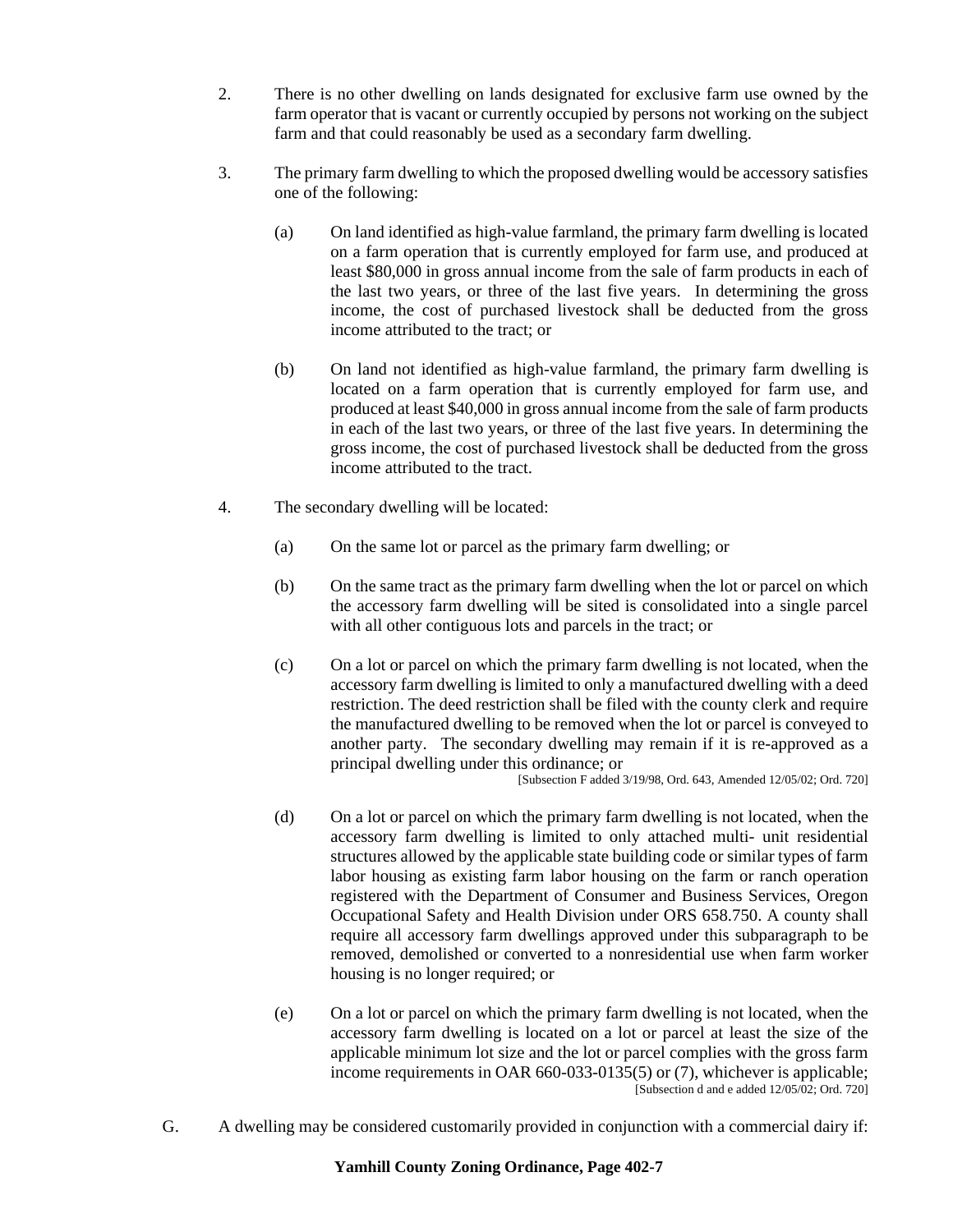- 1. The subject tract will be employed as a commercial dairy as defined in this ordinance; and
- 2. The dwelling is sited on the same lot or parcel as the buildings required by the commercial dairy; and
- 3. Except for seasonal farm worker housing, there is no other dwelling on the subject tract; and
- 4. The dwelling will be occupied by a person or persons who will be principally engaged in the operation of the commercial dairy farm, such as the feeding, milking or pasturing of the dairy animals or other farm use activities necessary to the operation of the commercial dairy farm; and
- 5. The building permits, if required, have been issued for and construction has begun for the buildings and animal waste facilities required for a commercial dairy farm; and
- 6. The Oregon Department of Agriculture has approved the following:
	- (a) A permit for a "confined animal feeding operation" under ORS 468B.050 and ORS 468B.200 to 468B.230; and
	- (b) A Producer License for the sale of dairy products under ORS 621.072. [Added 12/05/02; Ord. 720]
- H. Replacement dwelling to be used in conjunction with farm use if the existing dwelling has been listed in the county inventory as historic property and on the National Register of Historic Places (Type A notice).
- I. Principal dwelling not provided in conjunction with farm use on a lot or parcel created before January 1, 1993, subject to the following standards and criteria (Type B notice):
	- 1. The dwelling or activities associated with the dwelling will not force a significant change in or significantly increase the cost of accepted farming or forest practices on nearby lands devoted to farm or forest use.
	- 2. The dwelling will be sited on a lot or parcel that is predominantly composed of Class IV through VIII soils that would not, when irrigated, be classified as prime, unique, Class I or II soils. Soil assessments may be submitted from a professional soil classifier pursuant to OAR 660-033-0030. [Amended 5/24/12; Ord. 872]
	- 3. The dwelling will be sited on a lot or parcel created before January 1, 1993.
	- 4. The dwelling will not materially alter the stability of the overall land use pattern of the area. In determining whether a proposed nonfarm dwelling will alter the stability of the land use pattern of the area, the cumulative impact of possible new nonfarm dwellings on other lots or parcels in the area similarly situated shall be considered. To address this standard, the county shall:
		- (a) Identify a study area for the cumulative impacts analysis. The study area shall include at least 2000 acres or a smaller area not less than 1000 acres, if the smaller area is a distinct agricultural area based on topography, soil types, land use pattern, or the type of farm or ranch operations or practices that distinguish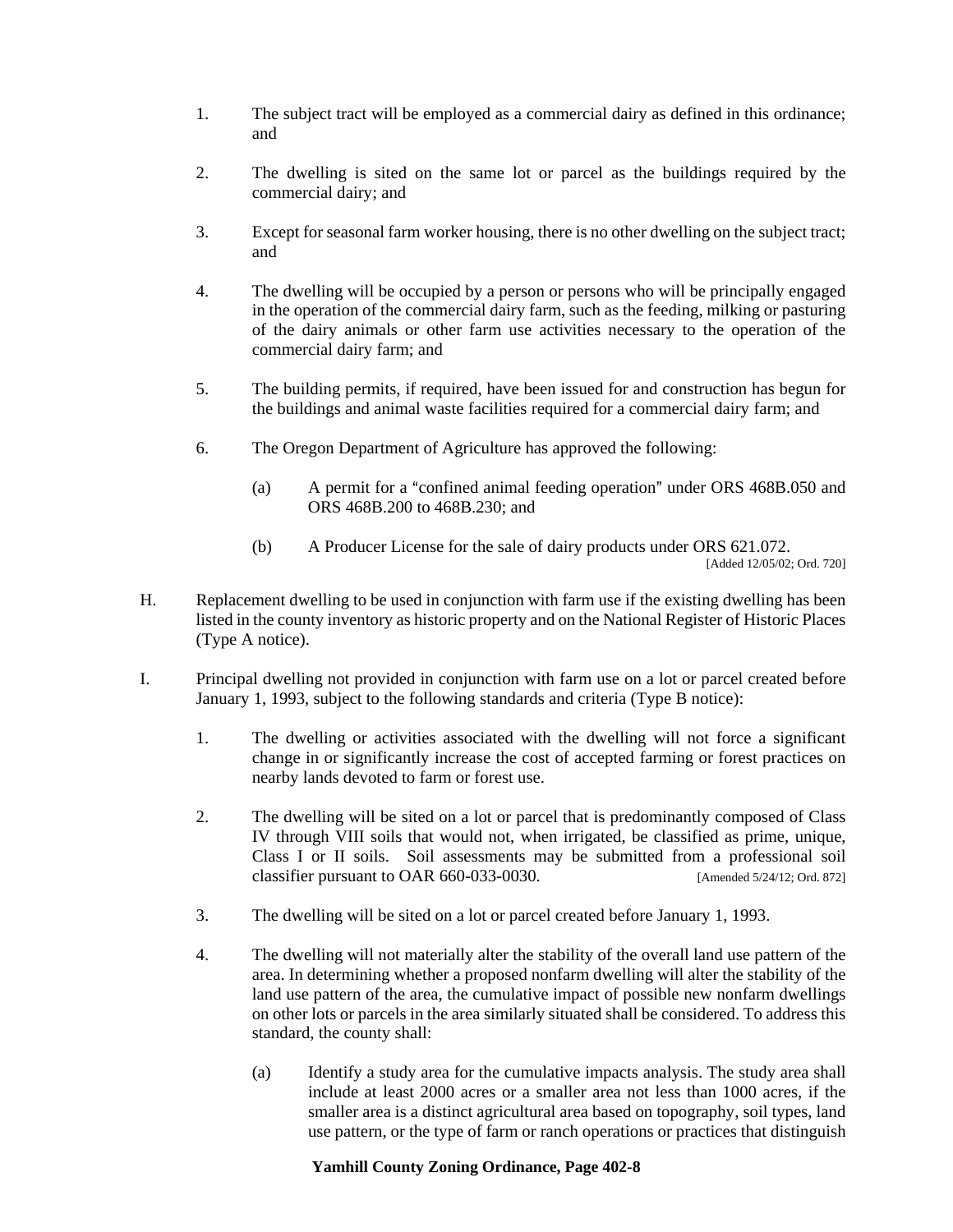it from other, adjacent agricultural areas. Findings shall describe the study area, its boundaries, the location of the subject parcel within this area, why the selected area is representative of the land use pattern surrounding the subject parcel and is adequate to conduct the analysis required by this standard. Lands zoned for rural residential or other urban or nonresource uses shall not be included in the study area;

- (b) Identify within the study area the broad types of farm uses (irrigated or nonirrigated crops, pasture or grazing lands), the number, location and type of existing dwellings (farm, nonfarm, hardship, etc.) And the dwelling development trends since 1993. Determine the potential number of nonfarm/lot of record dwellings that could be approved, including identification of predominant soil classifications, the parcels created prior to January 1, 1993 and the parcels larger than the minimum lot size that may be divided to create new parcels for nonfarm dwellings under ORS 215.263(4). The findings shall describe the existing land use pattern of the study area including the distribution and arrangement of existing uses and the land use pattern that could result from approval of the possible nonfarm dwellings under this subparagraph;
- (c) Determine whether approval of the proposed nonfarm/lot-of-record dwellings together with existing nonfarm dwellings will materially alter the stability of the land use pattern in the area. The stability of the land use pattern will be materially altered if the cumulative effect of the existing and potential nonfarm dwellings will make it more difficult for the existing types of farms in the area to continue operation due to diminished opportunities to expand, purchase or lease farmland, acquire water rights or diminish the number of tracts or acreage in farm use in a manner that will destabilize the overall character of the study area.
- 5. The dwelling complies with other conditions the county considers necessary, including but not limited to provision for sewage disposal, emergency vehicle access, and public road approach.
- 6. The tract on which the dwelling is to be sited does not include a dwelling.
- 7. Prior to issuance of a residential building permit, the applicant shall provide evidence that the county assessor has disqualified the lot or parcel for valuation at true cash value for farm or forest use; and that additional tax or penalty has been imposed, if any is applicable, as provided by ORS 308A.050 to 308A.128 or other special assessment under ORS 308A.315, 321.257 to 321.390, 321.700 to 321.754 or 321.805 to 321.855 and any additional tax imposed as the result of disqualification has been paid. A parcel that has been disqualified under this subsection shall not re-qualify for special assessment unless, when combined with another contiguous parcel, it constitutes a qualifying parcel.

[Subsection I amended 8/13/98, Ord. 657; Amd 5/24/12 Ord 872]

- J. Principal lot of record dwelling not on high-value farmland subject to the following standards and criteria Type A notice):
	- 1. The lot or parcel on which the dwelling will be sited was lawfully created and was acquired by the present owner: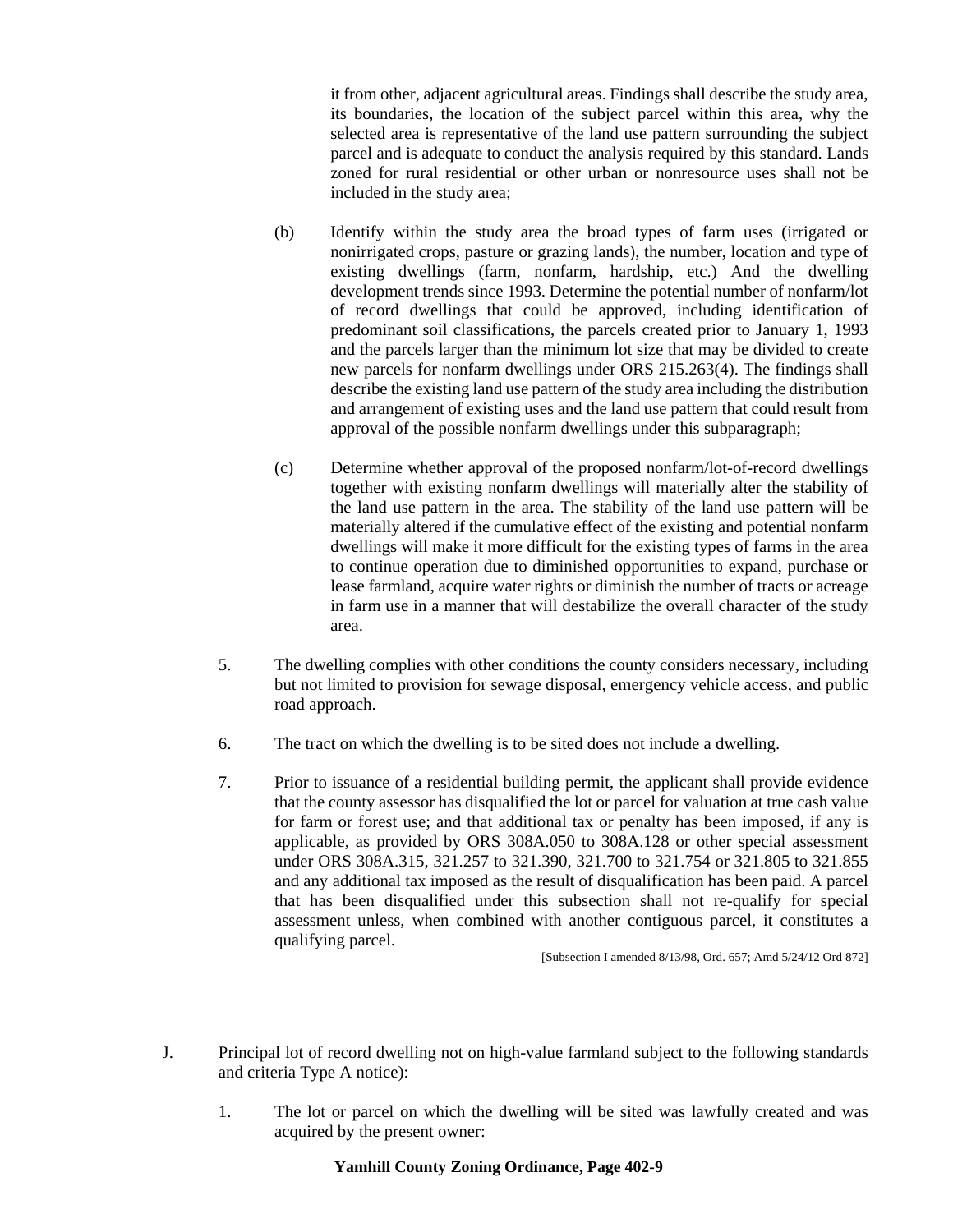- (a) and has been owned continuously by such owner since prior to January 1, 1985; or
- (b) by devise or intestate succession from a person who acquired the lot or parcel and had owned it continuously since prior to January 1, 1985.
- 2. The tract on which the dwelling is to be sited does not include a dwelling.
- 3. If the lot or parcel on which the dwelling will be sited was part of a tract on November 4, 1993, no dwelling exists on another lot or parcel that was part of that tract.
- 4. The lot or parcel is not high-value farmland as defined in Subsection 402.10(E).
- 5. When the lot or parcel on which the dwelling will be sited is part of a tract, the remaining portions of the tract shall be consolidated into a single lot or parcel when the dwelling is allowed.
- 6. The dwelling is not prohibited by, and complies with the Comprehensive Plan and other provisions of this ordinance and other provisions of law, including but not limited to floodplain, greenway, and airport overlay restrictions.
- 7. The County Assessor shall be notified that the county intends to allow the dwelling.
- 8. For purposes of this section 402.03(J), "owner" includes the wife, husband, son, daughter, mother, father, brother, brother-in-law, sister, sister-in-law, son-in-law, daughter-in-law, mother-in-law, father-in-law, aunt, uncle, niece, nephew, stepparent, stepchild, grandparent, or grandchild of the owner or business entity owned by any one or combination of these family members.

[Subsection J amended 5/10/95, Ord. 591; 10/2/96, Ord. 615; 8/13/98, Ord. 657]

- K. Principal lot of record dwelling not in conjunction with farm use on Class III and IV high-value farmland, subject to the following standards and criteria (Type A notice):
	- 1. The lot or parcel on which the dwelling will be sited was lawfully created and was acquired by the present owner:
		- (a) and has been owned continuously by such owner since prior to January 1, 1985; or
		- (b) by devise or intestate succession from a person who acquired the lot or parcel and had owned it continuously since prior to January 1, 1985.
	- 2. The tract on which the dwelling is to be sited does not include a dwelling.
	- 3. If the lot or parcel on which the dwelling will be sited was part of a tract on November 4, 1993, no dwelling exists on another lot or parcel that was part of that tract.
	- 4. When the lot or parcel on which the dwelling will be sited is part of a tract, the remaining portions of the tract shall be consolidated into a single lot or parcel when the dwelling is allowed.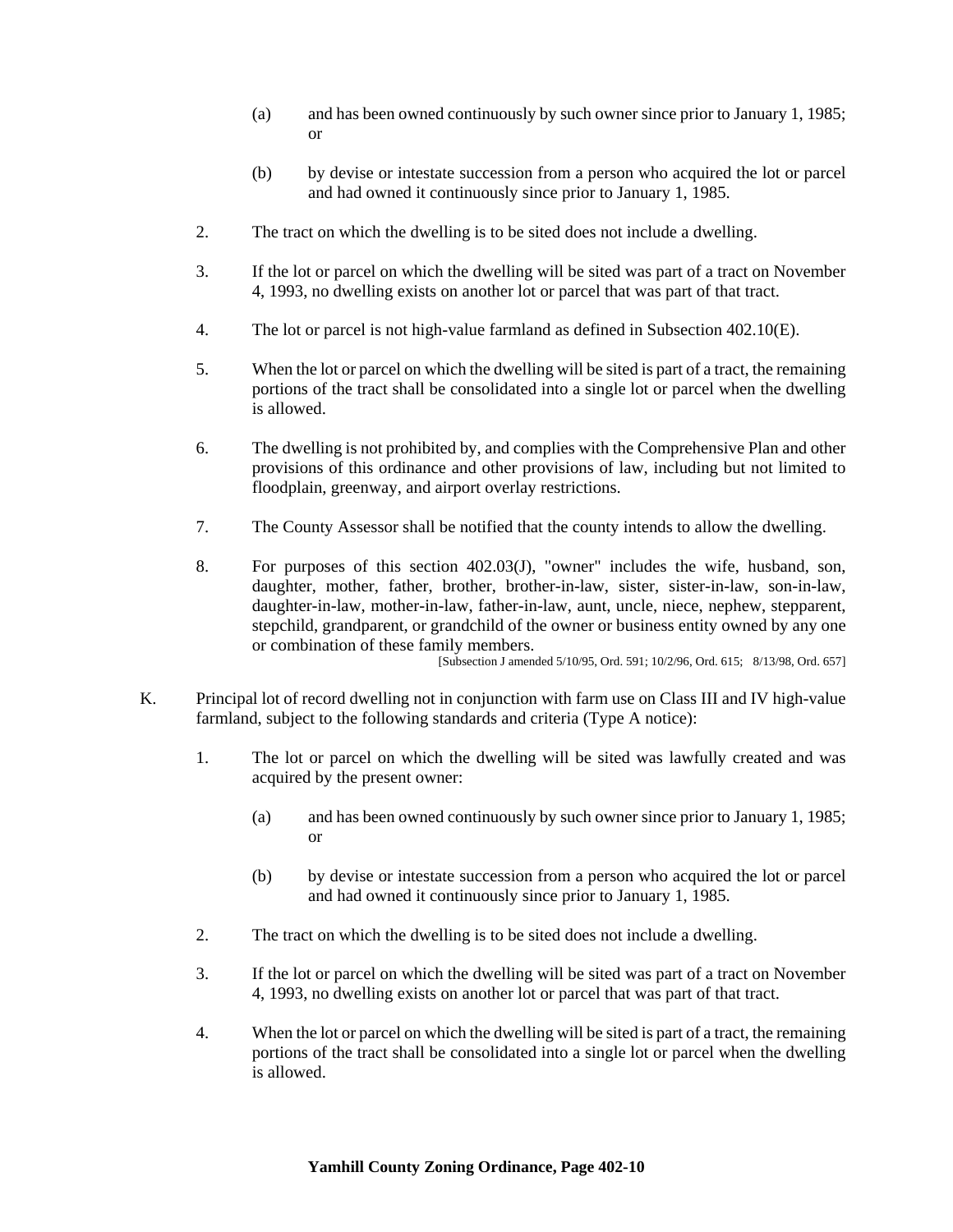- 5. The dwelling is not prohibited by, and complies with the Comprehensive Plan and other provisions of this ordinance and other provisions of law, including but not limited to floodplain, greenway, and airport overlay restrictions.
- 6. The tract on which the dwelling is to be sited is:
	- (a) Composed predominantly of high-value farmland as defined in subsection 402.10(E)(2) or (3); and
	- (b) Twenty-one acres or less in size.
- 7. The tract on which the dwelling is to be sited is:
	- (a) Bordered on at least 67 percent of its perimeter by tracts that are smaller than 21 acres, and at least two such tracts had dwellings on them on January 1, 1993; or
	- (b) Not a flaglot and is bordered on at least 25 percent of its perimeter by tracts that are smaller than 21 acres, and at least four dwellings existed on January 1, 1993, within one-quarter mile of the center of the subject tract. No more than two of the four dwellings may be within an Urban Growth Boundary, but only if the subject tract abuts an urban growth boundary; or
	- (c) A flaglot and is bordered on at least 25 percent of its perimeter by tracts that are smaller than 21 acres, and at least four dwellings existed on January 1, 1993, within 1/4 mile of the center of the subject tract and on the same side of the public road that provides access to the subject tract. The governing body of a county must interpret the center of the subject tract as the geographic center of the flaglot if the applicant makes a written request for that interpretation and that interpretation does not cause the center to be located outside the flaglot. Up to two of the four dwellings may lie within an urban growth boundary, but only if the subject tract abuts an urban growth boundary;
		- i. "Flaglot" means a tract containing a narrow strip or panhandle of land providing access from the public road to the rest of the tract.
		- ii. "Geographic center of the flaglot" means the point of intersection of two perpendicular lines of which the first line crosses the midpoint of the longest side of a flaglot, at a 90-degree angle to the side, and the second line crosses the midpoint of the longest adjacent side of the flaglot. [Amended 12/05/02; Ord. 720]
- 8. The County Assessor shall be notified that the county intends to allow the dwelling.
- 9. For purposes of this section 402.03(K), "owner" includes the wife, husband, son, daughter, mother, father, brother, brother-in-law, sister, sister-in-law, son-in-law, daughter-in-law, mother-in-law, father-in-law, aunt, uncle, niece, nephew, stepparent, stepchild, grandparent, or grandchild of the owner or business entity owned by any one or combination of these family members. [Subsection K amended 5/10/95, Ord. 591; 10/2/96, Ord. 615; 8/13/98, Ord. 657]
- L. Principal lot of record dwelling not in conjunction with farm use on Class I and II high-value farmland, subject to the following standards and criteria (Type C notice):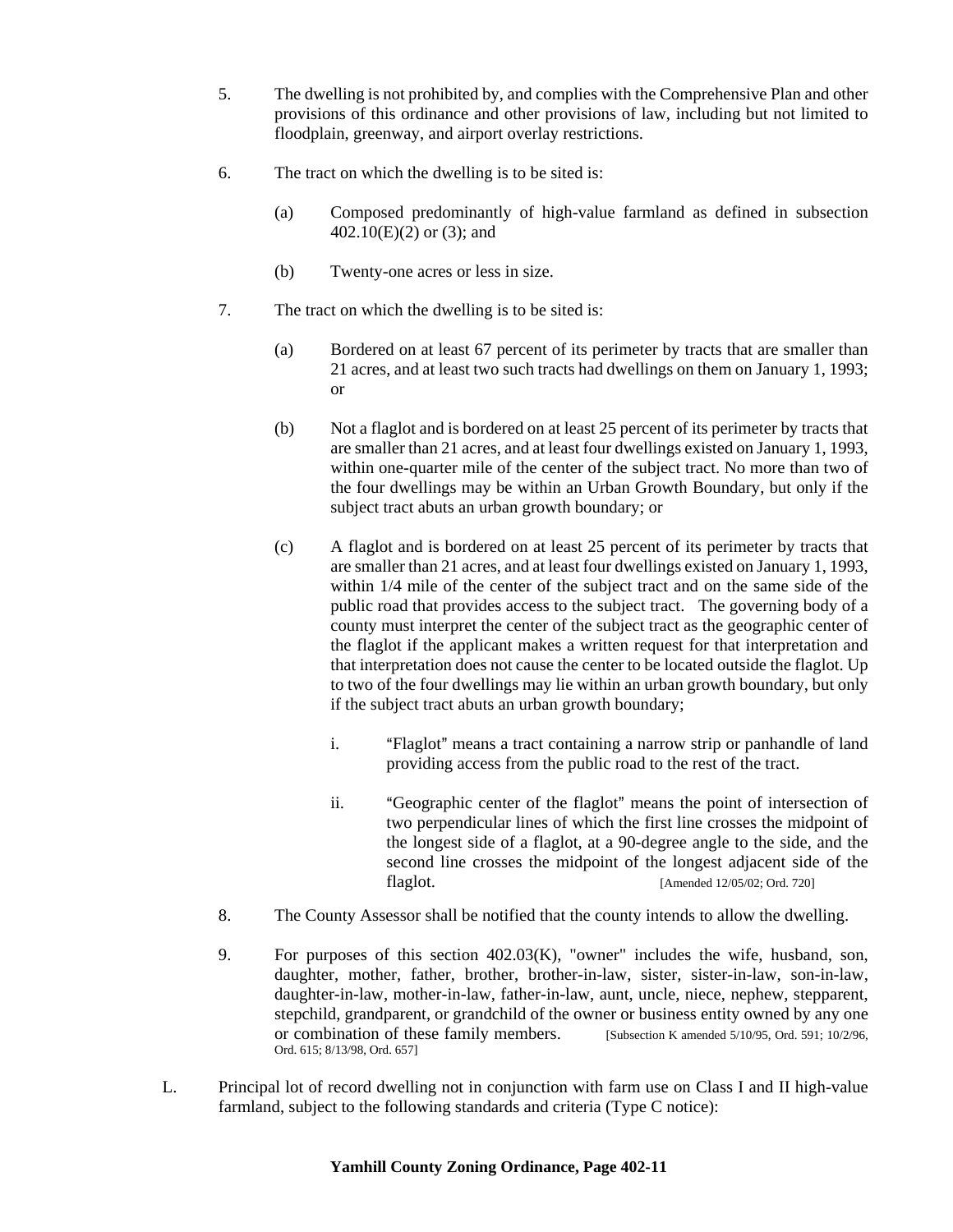- 1. The lot or parcel on which the dwelling will be sited was lawfully created and was acquired by the present owner:
	- (a) and has been owned continuously by such owner since prior to January 1, 1985; or
	- (b) by devise or intestate succession from a person who acquired the lot or parcel and had owned it continuously since prior to January 1, 1985.
- 2. The tract on which the dwelling is to be sited does not include a dwelling.
- 3. If the lot or parcel on which the dwelling will be sited was part of a tract on November 4, 1993, no dwelling exists on another lot or parcel that was part of that tract.
- 4. When the lot or parcel on which the dwelling will be sited is part of a tract, the remaining portions of the tract shall be consolidated into a single lot or parcel when the dwelling is allowed.
- 5. The dwelling is not prohibited by, and complies with the Comprehensive Plan and other provisions of this ordinance and other provisions of law, including but not limited to floodplain, greenway, and airport overlay restrictions.
- 6. The tract on which the dwelling is to be sited is on high-value farmland as defined in subsection 402.10(E)(1).
- 7. The Planning Commission determines that:
	- (a) The lot or parcel cannot practicably be managed for farm use, by itself or in conjunction with other land, due to extraordinary circumstances inherent in the land or its physical setting that do not apply generally to other land in the vicinity. For the purposes of this section, this criterion asks whether the subject lot or parcel can be physically put to farm use without undue hardship or difficulty because of extraordinary circumstances inherent in the land or its physical setting. Neither size alone nor a parcel's limited economic potential demonstrate that a lot or parcel cannot be practicably managed for farm use. Examples of "extraordinary circumstances inherent in the land or its physical setting" include very steep slopes, deep ravines, rivers, streams, roads, railroad or utility lines or other similar natural or physical barriers that by themselves or in combination separate the subject lot or parcel from adjacent agricultural land and prevent it from being practicably managed for farm use by itself or together with adjacent or nearby farms. A lot or parcel that has been put to farm use despite the proximity of a natural barrier or since the placement of a physical barrier shall be presumed manageable for farm use;
	- (b) The dwelling will comply with the provisions of Section  $402.07(A)$ ; and
	- (c) The dwelling will not materially alter the overall land use pattern of the area.
- 8. The County Assessor shall be notified that the county intends to allow the dwelling.
- 9. For purposes of this section 402.03(L), "owner" includes the wife, husband, son, daughter, mother, father, brother, brother-in-law, sister, sister-in-law, son-in-law, daughter-in-law, mother-in-law, father-in-law, aunt, uncle, niece, nephew, stepparent,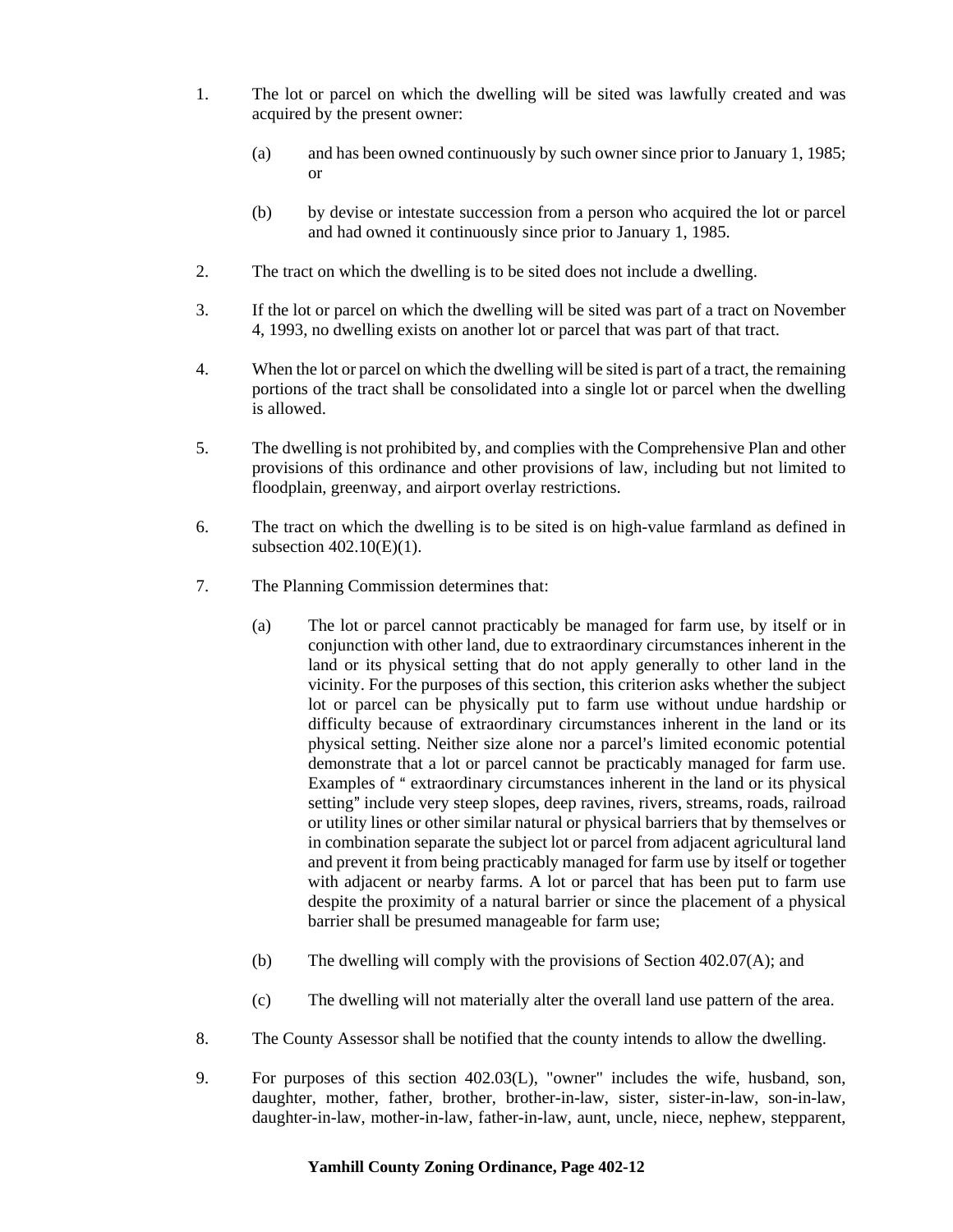stepchild, grandparent, or grandchild of the owner or business entity owned by any one or combination of these family members.

10. The State Department of Agriculture shall be provided notice of the application at least twenty (20) days prior to the public hearing before the Planning Commission. [Subsection L amended 5/10/95, Ord. 591; 10/2/96, Ord. 615; 8/13/98, Ord. 657]

### **402.04 Conditional Uses**.

The following uses are allowed in the Exclusive Farm Use District upon conditional use approval. Approval of these uses is subject to the Conditional Use criteria and requirements of Section 1202, and subsection 402.07(A) of this ordinance and any other provision set forth below. Applications shall be reviewed under the Type B procedure of Section 1301:

- A. One manufactured dwelling or recreational vehicle, or the temporary use of an existing building, in conjunction with as existing dwelling as a temporary use for the term of a hardship suffered by the existing resident or relative, as defined in ORS 215, of the resident, subject to the following: [Amended 12/05/02; Ord. 720]
	- 1. The resident or relative of the resident is aged, infirm, or for health-related reasons, is incapable of maintaining a complete separate residence.
	- 2. The permit for the manufactured dwelling for the term of hardship shall be valid for a period of two years or a shorter period as determined appropriate by the Director or hearings body. A permit may be revoked by the Director at any time, if any of the reasons for which the permit was granted are no longer applicable, or if any imposed condition is violated.
	- 3. The permit for the temporary dwelling for the term of hardship shall be granted to the applicant only and shall not be deemed to run with the land.
	- 4. The temporary dwelling shall use the same subsurface sewage disposal system as the existing dwelling, if that disposal system is adequate to accommodate the additional dwelling.
	- 5. When a recreational vehicle is allowed to be used as a temporary structure the recreational vehicle site shall have services, inspected and approved by the building department which includes electricity, plumbing and connection to an approved septic system. [Amended 12/05/02; Ord. 720]
	- 6. Within three months of the end of the hardship, the manufactured dwelling shall be removed or demolished or, in the case of an existing building, the building shall be removed, demolished or returned to an allowed nonresidential use. In the case of a recreational vehicle, within three months of the end of the hardship, it shall be removed, demolished or may remain on the property and used in accordance with Section 402.09(H). A temporary residence approved under this paragraph is not eligible for replacement. [Amended 3/19/98, Ord. 643/Amended 12/05/02; Ord. 720]
- B. A facility for the primary processing of forest products, subject to Subsection 402.07(B).
- C. Residential facility, as defined in ORS 197.660, in an existing dwelling. [Amended 5/24/12; Ord. 872]
- D. Community centers, parks, or playgrounds owned by a governmental agency or a nonprofit community organization, and operated primarily by and for residents of the local rural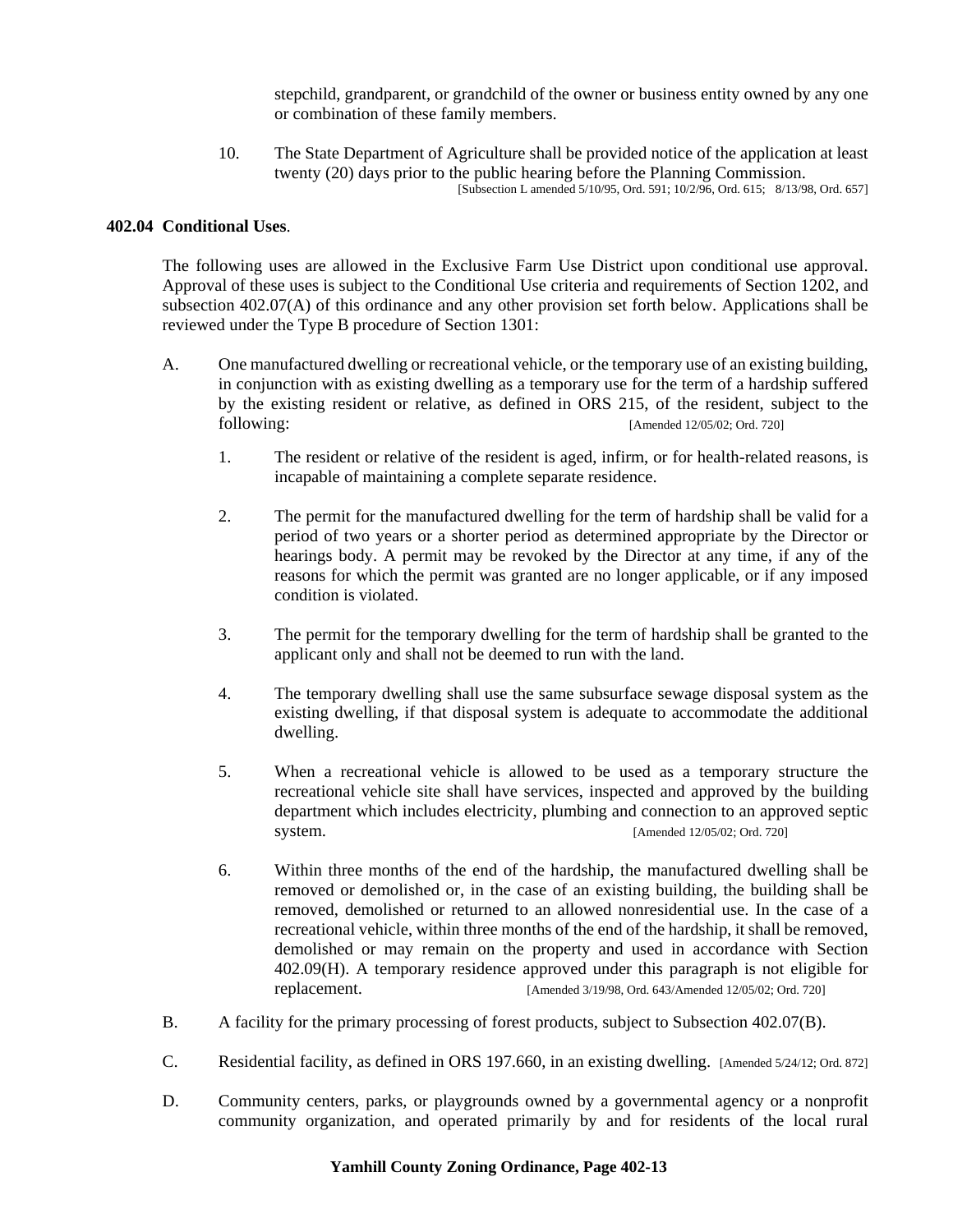community, subject to Section 1101, Site Design Review. A public park may also be established consistent with the provisions of ORS 195.120. [Amended 12/05/02; Ord. 720]

- E. Dog kennel, except dog kennels are not allowed on a tract identified as high-value farmland. Existing dog kennels on high-value farmland that are wholly within a farm use zone may be expanded subject to conditional use approval. The subset of the subset of  $\frac{1}{9}$  [Amended 3/19/98, Ord. 643]
- F. The propagation, cultivation, maintenance, and harvesting of aquatic or insect species. The insect species must comply with ORS 215.283(2)(p). Notice shall be mailed to the State Department of Agriculture at least 20 days prior to any administrative decision or initial public hearing on the application. [Amended 3/19/98, Ord. 643; 5/24/12, Ord 872]
- G. Commercial activities that are in conjunction with farm use as defined in Section 402.10(B), but not including the processing of farm crops which are a permitted use as described in subsection 402.02(E), subject to Section 1101, Site Design Review. [Amended 3/19/98, Ord. 643]
- H. The following mineral, aggregate, oil, and gas uses, subject to the standards of Section 404:
	- 1. Operations conducted for mining and processing of geothermal resources as defined by ORS 522.005 and oil and gas as defined by ORS 520.005 not otherwise permitted in this Section.
	- 2. Operations conducted for mining, crushing or stockpiling of aggregate and other mineral, and other subsurface resources subject to ORS 215.298.
	- 3. Processing as defined by ORS 517.750 of aggregate into asphalt or portland cement more than two miles from one or more vineyards, totaling 40 acres or more, planted as of the date of application for processing.
	- 4. Processing of other mineral resources and other subsurface resources.
- I. Home occupation, subject to the standards and limitations set forth in Section 1004
- J. The following transportation facilities:
	- 1. Construction of additional passing and travel lanes requiring the acquisition of right of way but not resulting in the creation of new land parcels.
	- 2. Reconstruction or modification of public roads and highways involving the removal or displacement of buildings not resulting in the creation of new land parcels.
	- 3. Improvement of public road and highway related facilities, such as maintenance yards, weigh stations, and rest areas, where additional property or right of way is required but not resulting in the creation of new land parcels.
- K. Personal use airports subject to subsection 402.07(C).
- L. Golf course, as defined in subsection 402.10(D), except new golf courses are not allowed on a tract identified as high-value farmland. Existing golf courses on high-value farmland that are wholly within a farm use zone may be expanded to a total of no more than 36 holes, subject to conditional use approval and provided the expansion is consistent with the definition in Section 402.10(D). [Amended 3/19/98, Ord. 643]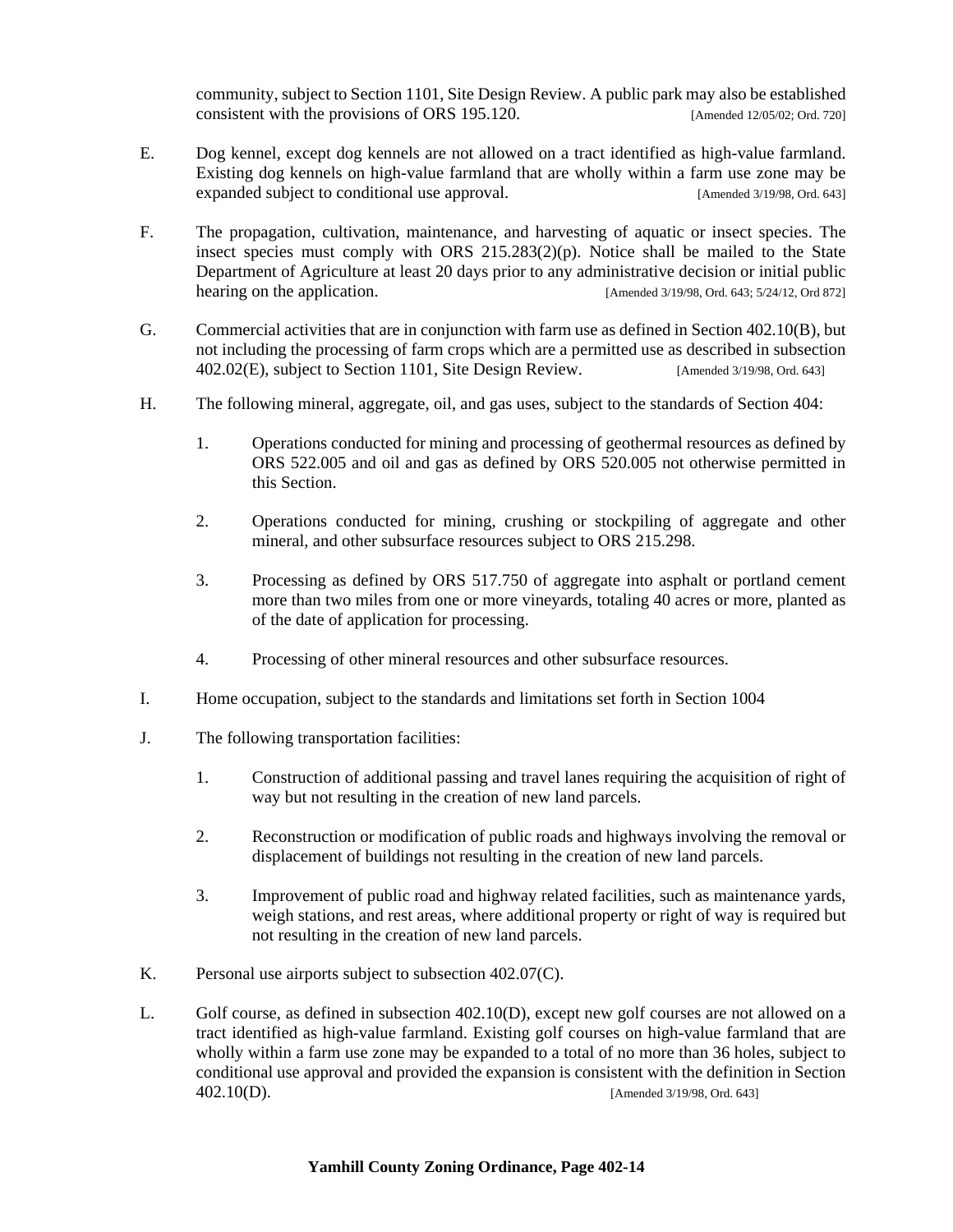- M. Commercial utility facilities for the purpose of generating power for public use by sale, and transmission towers over 200 feet in height, subject to Subsection 402.07(D) and Section 1101, Site Design Review. Photovoltaic solar power generation facilities are not allowed on a tract that contains predominantly Class I through IV soils. [Amended 08/01/18, Ord. 903]
- N. Roads, highways and other transportation facilities and improvements not allowed under Subsections 402.02(K) or 402.04(J), subject to compliance with OAR 660-12.

[Amended 3/19/98, Ord. 643]

- O. Private parks, playgrounds, hunting and fishing preserves and campgrounds as defined in subsection 402.10(A), subject to Section 1101, Site Design Review, except such uses are not allowed on a tract identified as high-value farmland. Existing facilities on high-value farmland that are wholly within a farm use zone may be expanded subject to conditional use approval. [Amended 3/19/98, Ord. 643]
- P. On-site filming and activities accessory to on-site filming, as defined in ORS 215.306(4), that exceed 45 days on any site within a one-year period or involve erection of sets that would remain in place for longer than 45 days subject to ORS 30.930 to 30.947. [Added 8/13/98, Ord. 657]
- Q. Operations for the extraction and bottling of water. [Added 8/13/98, Ord. 657]
- R. Room and board arrangements for a maximum of five unrelated persons in an existing dwelling. [Added 8/13/98, Ord. 657]
- S. "Living History Museum" as defined in Oregon Administrative Rules 660-033-130(21).

[Added 12/05/02; Ord. 720]

## **402.05 Prohibited Uses.**

Subdivisions and planned unit developments shall be prohibited.

### **402.06 Nonconforming Uses.**

Nonconforming uses found in the Exclusive Farm Use District are subject to the nonconforming use provisions of Section 1205 as well as to any other applicable provisions of this ordinance.

### **402.07 Additional Standards for Approval of Conditional Uses**

- A. In the Exclusive Farm Use District, prior to establishment of a conditional use, the applicant shall demonstrate compliance with the following criteria in addition to other requirements of this ordinance:
	- 1. The use will not force significant change in accepted farming or forest practices on surrounding lands devoted to farm or forest use.
	- 2. The use will not significantly increase the cost of accepted farming or forest practices on surrounding lands devoted to farm or forest use.
- B. A facility for primary processing of forest products shall not seriously interfere with accepted farming practices and shall be compatible with farm uses described in Section 402.10(C). Such facility may be approved for a one-year period which is renewable and is intended to be only portable or temporary in nature. The primary processing of a forest product, as used in this section, means the use of a portable chipper or stud mill or other similar methods of initial treatment of a forest product in order to enable its shipment to market. Forest products as used in this section means timber grown upon a tract where the primary processing facility is located.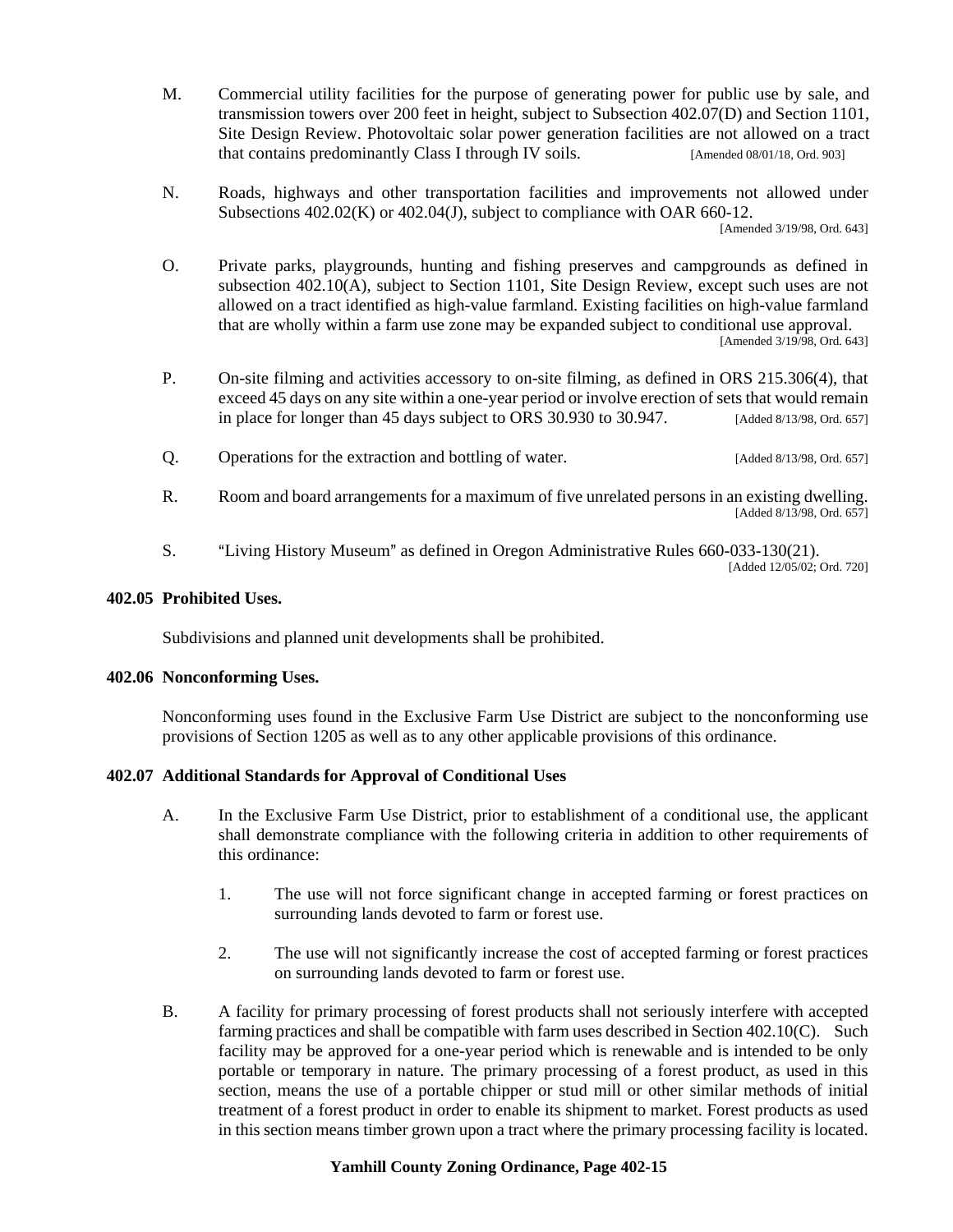- C. A personal-use airport as used in this section means an airstrip restricted, except for aircraft emergencies, to use by the owner, and on an infrequent and occasional basis, by invited guests, and by commercial aviation activities in connection with agricultural operations. No aircraft may be based on a personal-use airport other than those owned or controlled by the owner of the airstrip. Exceptions to the activities permitted under this definition may be granted through a waiver action by the Oregon Aeronautics Division in specific instances. A personal-use airport lawfully existing as of September 13, 1975, shall continue to be permitted subject to applicable rules of the Oregon Aeronautics Division.
- D. A power generation facility shall not preclude more than 20 acres from use as a commercial agricultural enterprise on a tract not identified as high-value farmland. Photovoltaic solar power generation facilities are not allowed on a tract that contains predominantly Class I through IV soils, unless an exception is taken pursuant to OAR 660, Division. [Amended 08/01/18; Ord. 903]

# **402.08 Permit Expiration Dates and Declaratory Statements for Dwelling Approvals**

- A. Notwithstanding other provisions of this Ordinance and except as provided for in subsection 402.08 (D), a discretionary decision, except for a land division, approving a proposed development in the Exclusive Farm Use district is void two years from the date of the final decision if the development action is not initiated in that period. An extension period of up to12 months may be granted if: [Amended 12/05/02; Ord. 720]
	- 1. An applicant makes a written request for an extension prior to expiration of the development approval period, stating the reasons that prevented the applicant from beginning or continuing development within the approval period; and
	- 2. The Planning Director determines that the applicant was unable to begin or continue development during the approval period for reasons for which the applicant was not responsible.
- B. Approval or denial of an extension granted under this rule is an administrative decision, is not a land-use decision described in ORS 197.015, and is not subject to appeal as a land-use decision. However, the Board, on its own motion, may order review of the decision of the Director within 15 days of the decision.
- C. Additional one-year extensions may be authorized by the Planning Director where applicable criteria for the decision have not changed.
- D. If a permit is approved for a proposed residential development on agricultural land outside of an urban growth boundary, the permit shall be valid for four years. Any extension of a permit for residential development shall be valid for two years. For the purpose of this subsection, "residential development" only includes the dwellings provided for under ORS  $215.283(1)(s)$ , 215.284, and 215.705(1) to (3). Added 12/05/02; Ord. 720]
- E. Prior to issuance of any residential building permit for an approved dwelling located within 1 mile of an area which has been designated in the plan or zone or otherwise approved by Yamhill County for mineral resource uses, the landowner shall be required to sign an affidavit acknowledging the following declaratory statement and record it in the deed and mortgage records of Yamhill County;

"The subject property is located in an area designated for mineral resource uses. It is the County policy to protect mineral resource operations from conflicting land uses in such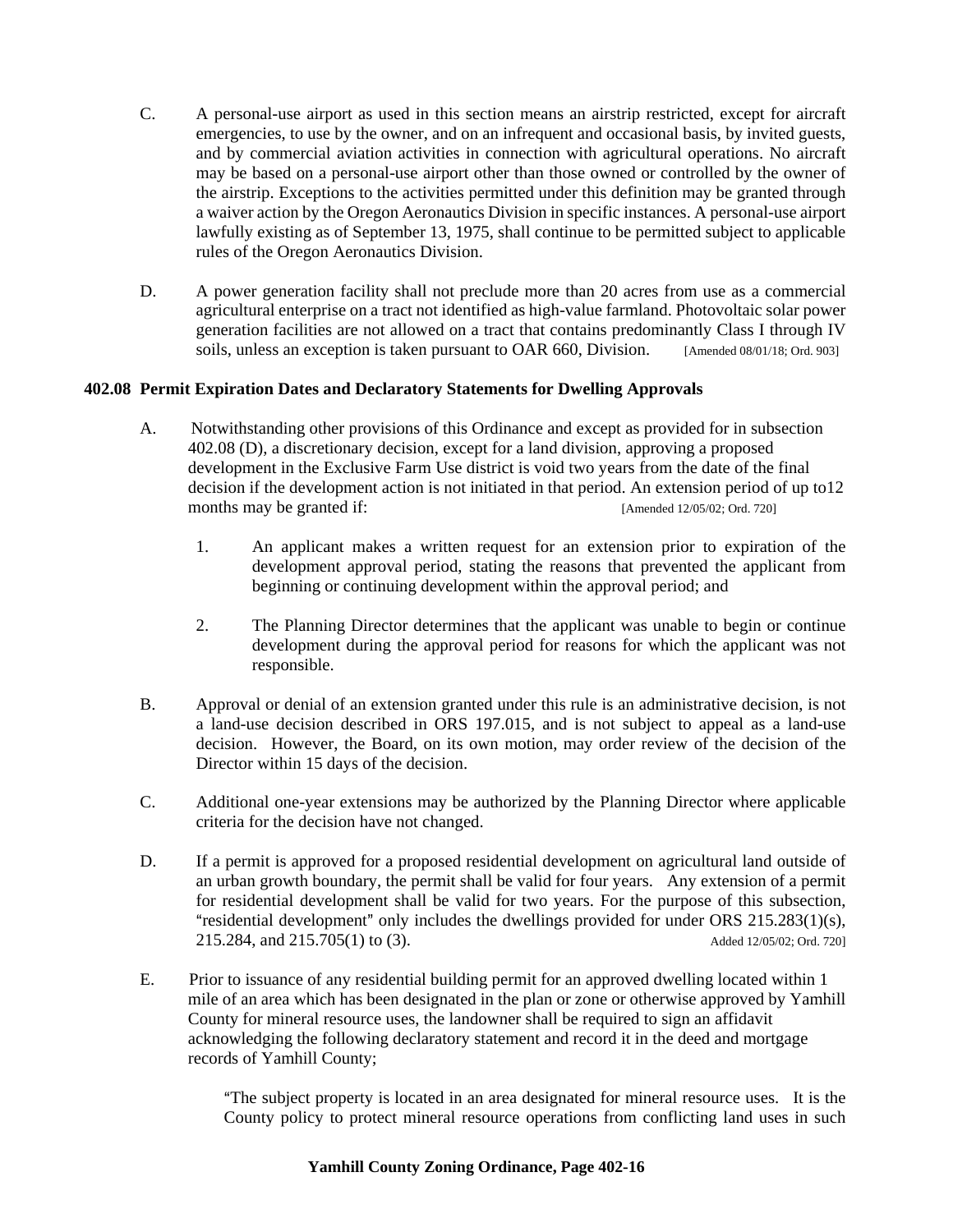designated areas. Accepted mineral resource and quarry practices in this area may create inconveniences for the owners or occupants of this property. However, Yamhill County does not consider it the responsibility of the operator of a mineral resource operation to modify accepted practices to accommodate the owner or occupants of this property, with the exception of such operator's violation of State law."  $[Added 8/13/98, Ord. 657]$ 

F. Prior to issuance of a residential building permit, the landowner shall sign an affidavit acknowledging the following declaratory statement and record it in the deed and mortgage records for Yamhill County:

> "The subject property is located in an area designated by Yamhill County for agricultural uses. It is the county policy to protect agricultural operations from conflicting land uses in such designated areas. Accepted agricultural practices in this area may create inconveniences for the owners or occupants of this property. However, Yamhill County does not consider it the agricultural operator's responsibility to modify accepted practices to accommodate the owner or occupants of this property, with the exception of such operator's violation of state law." [Added 8/13/98, Ord. 657]

## **402.09**. **Standards and Limitations**.

In the Exclusive Farm Use District, the following standards and limitations shall apply:

- A. Dwelling Density.
	- 1. Not more than one principal dwelling shall be allowed on any parcel.
	- 2. Permitted Secondary Uses. Not more than one permitted secondary dwelling, as described in Subsection 402.03 A or B, shall be allowed per 40 acres.
	- 3. Not more than one dwelling not in conjunction with farm use shall be allowed on any parcel.
- B. Parcel Size and Dimension.
	- 1. Newly-Created Parcels.
		- (a) Any new farm parcel proposed to be created shall be a minimum of 80 acres in the EF-80 district, 40 acres in the EF-40 district, and 20 acres in EF-20 district.
		- (b) Any new nonfarm parcel proposed to be created for nonfarm uses other than dwellings shall be no larger than the minimum size necessary for its use.
	- 2. Lot-line adjustments. Any parcels subject to an alteration in size through a lot-line adjustment shall be shown to be of a size at least as appropriate to maintain the existing commercial agricultural enterprise in the area as were the parcels prior to adjustment. When one or more parcels subject to a proposed adjustment are larger than the minimum lot size in the zone, the same number of parcels shall be as large or larger than the minimum lot size after the adjustment. When all parcels subject to the proposed adjustment are as large or larger than the minimum lot size in the zone, no parcel shall be reduced below the applicable minimum lot size. The lot line adjustment shall not result in an increase in the potential number of dwellings on the parcels. When an area that contains an existing dwelling will be conveyed from one parcel (Parcel A) to the adjacent parcel (Parcel B), Parcel B must either receive land use approval for the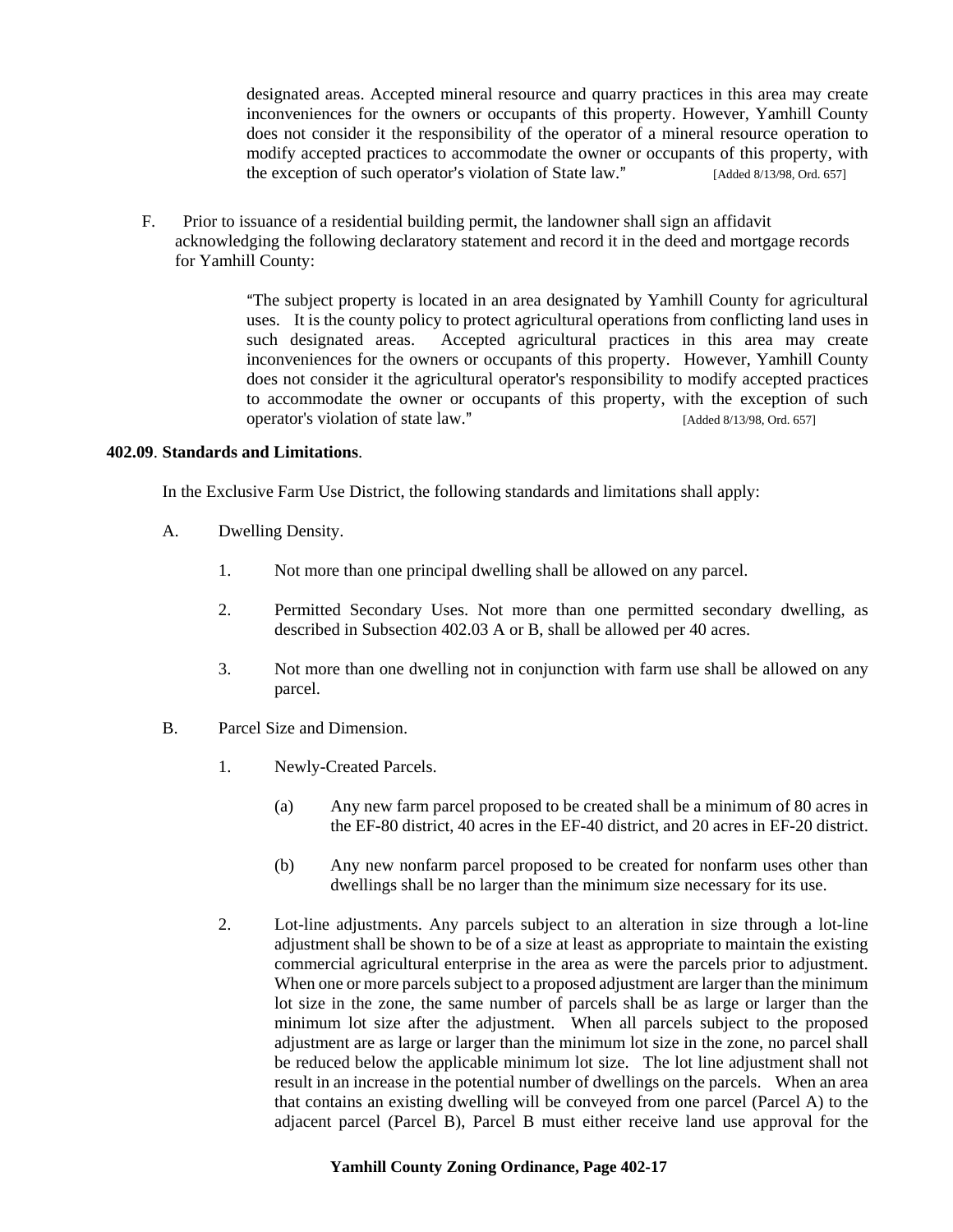dwelling under the terms of this ordinance, or, in the alternative, a deed affidavit shall be recorded by the owner of Parcel A prohibiting the establishment of any new principal dwellings on the adjusted parcel or parcels. [Amended 3/19/98, Ord. 643; 1/14/99, Ord. 668]

- 3. Existing Lots. Any permitted or conditional use provided for in this District may be established on an existing lot subject to satisfaction of the applicable requirements of the Exclusive Farm Use District.
- 4. A division of land smaller than the minimum parcel size noted under 402.09 (A) may be approved for the purpose of establishing a church, including cemeteries in conjunction with the church provided it satisfies the following:
	- (a) The church has been approved under subsection 402.02(O);
	- (b) The newly created lot or parcel is not larger than five acres; and
	- (c) The remaining lot or parcel, not including the church, meets the minimum parcel size described in 402.09(A) by itself or after consolidation with another **lot or parcel.** [Amended 12/05/02; Ord. 720]
- 5. A division of land smaller than the minimum parcel size noted under 402.09 (A) may be approved for the purpose of creating a parcel for a park provided it satisfies the following:
	- (a) The land division is for the purpose of allowing a provider of public parks or open space, or a not-for-profit land conservation organization, to purchase at least one of the resulting parcels; and
	- (b) A parcel created by the land division that contains a dwelling is large enough to support continued residential use of the parcel.
	- (c) A parcel created pursuant to this subsection that does not contain a dwelling:
		- i. Is not eligible for siting a dwelling, except as may be authorized under ORS 195.120;
		- ii. May not be considered in approving or denying an application for siting any other dwelling;
		- iii. May not be considered in approving a redesignation or rezoning of forestlands except for a redesignation or rezoning to allow a public park, open space or other natural resource use; and
		- iv. May not be smaller than 25 acres unless the purpose of the land division is:
			- 1. To facilitate the creation of a wildlife or pedestrian corridor or the implementation of a wildlife habitat protection plan; or

 2. To allow a transaction in which at least one party is a public park or open space provider, or a notfor-profit land conservation organization, that has cumulative ownership of at least 2,000 acres of open space or park property. [Amended 12/05/02; Ord. 720]

C. Setbacks.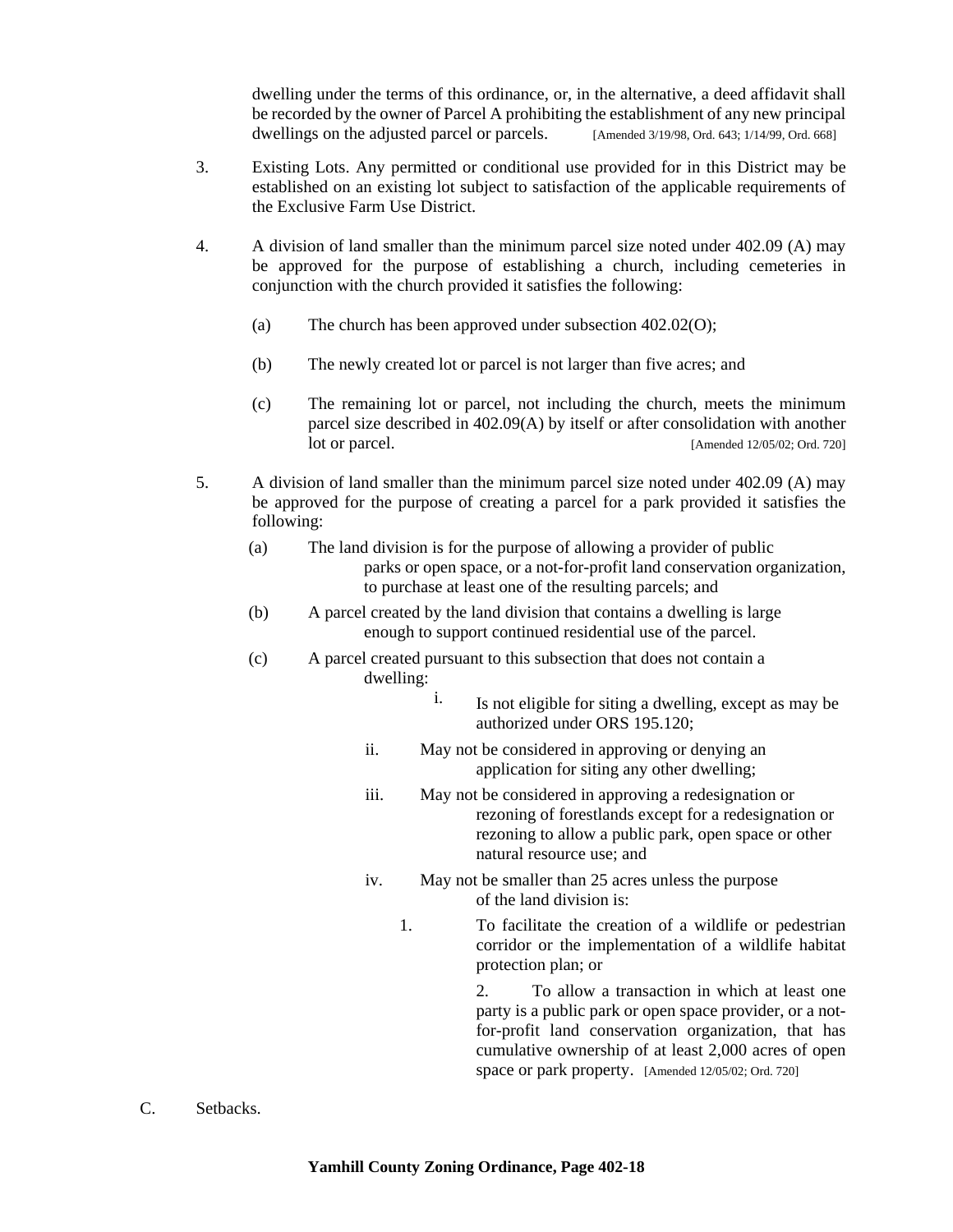The minimum setback for all yards shall be 30 feet for all uses, except as follows:

- 1. The minimum setback for all yards for a livestock feeding or sales yard shall be 200 feet from the centerline of any watercourse used for domestic water supply, 500 feet from any residential zoning district or urban growth boundary unless the applicant has received a conditional use permit pursuant to Section 1202, and 50 feet from property lines in all other circumstances. [Amended 3/19/98, Ord. 643]
- 2. The minimum setback for signs shall be five feet.
- 3. An accessory structure not more than 15 feet in height, and at least 60 feet from a road, or off-site dwelling, may be located a minimum distance of three feet from the property line in a side yard or rear yard.
- 4. A swimming pool may be located in a required rear yard, provided it lies a minimum of five feet from the rear property line.
- 5. The minimum setback for a kennel shall be 50 feet from any property line and 500 feet from any off-site dwelling.
- 6. Fences, Walls, and Hedges. Fences, walls and hedges may be permitted in any required yard or along the edge of any yard, subject to the clear-vision area requirements of subsection (F). [Subsection C amended 7/9/98, Ord. 648]
- D. Parcel Coverage.

Not applicable, except that for any parcel of less than one acre, maximum parcel coverage shall be 15 percent.

E. Access.

Before a dwelling may be established on any parcel as provided in this Section, the parcel shall have a legal, safe, and passable means of access by abutting at least 20 feet either directly upon a public road, or by a private easement which is at least 30 feet in width for its entire length and which also abuts upon a public road for at least 30 feet. Nothing in this Section shall be construed to vary or waive the requirements for creation of new access contained in any Land Division Ordinance legally adopted by Yamhill County.

F. Clear-Vision Areas.

A clear-vision area shall be maintained on the corner of any parcel at the intersection of any two of the following: county roads, public roads, private roads serving four or more parcels, and railroads. A clear-vision area shall contain no sight-obscuring structures or plantings exceeding 30 inches in height within a triangle formed by the lot corner nearest the intersection, and the two points 20 feet from this corner as measured along the parcel lines adjacent to the intersecting rights-of-way. Trees exceeding this height may be located such that their branches extend into this triangle, provided they are maintained to allow at least 12 feet of visual clearance within the triangle below the lowest hanging branches.

- G. Height.
	- 1. The maximum building height for any dwelling shall be 35 feet.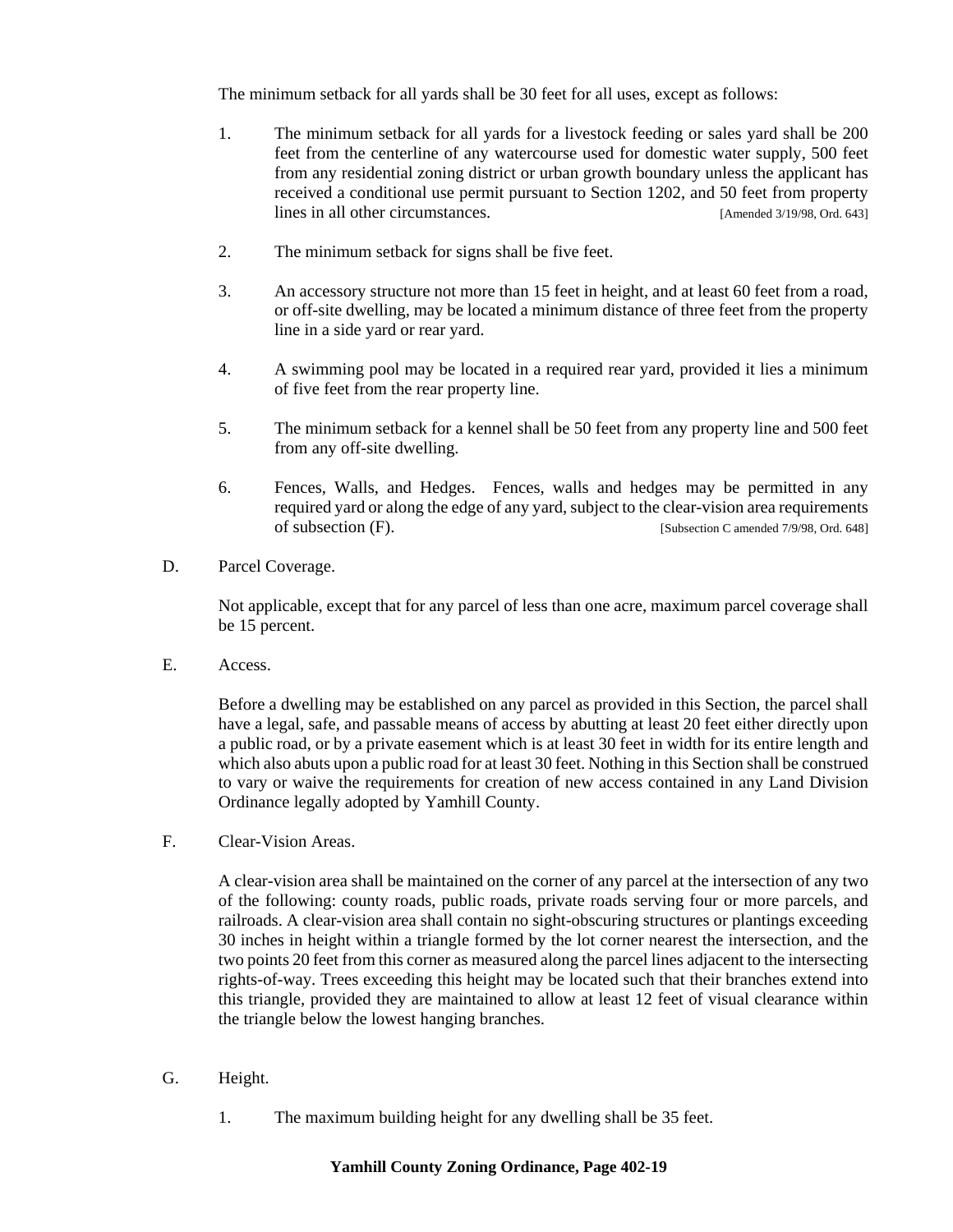- 2. The maximum building height for all other structures shall be 45 feet.
- 3. Structures used for the storage of farm products, and appurtenances usually required to be placed above the roof level and not intended for human occupancy such as spires, belfries, cupolas, antennas, water tanks, ventilators, chimneys and wind generators are not subject to the height limitations of this ordinance.
- H. Occupancy of Recreational Vehicles.
	- 1. One recreational vehicle shall be permitted to be parked on any parcel in conjunction with a principal dwelling, and may be used for the temporary accommodation of guests for a period of up to 30 days total in any year. In no case shall any recreational vehicle be used as a principal dwelling or rented unless the necessary permits have been obtained. [Amended 7/9/98, Ord. 648]
	- 2. Temporary structures as may be required during construction of any authorized permanent structure may be placed. Such temporary structure shall be removed within 30 days of occupancy of the permanent structure.
	- 3. One manufactured dwelling may be stored on a lot or parcel for a period not to exceed nine months upon approval of the Director, with one extension of up to nine months if unusual circumstances are shown to exist. In no case shall a stored manufactured dwelling be connected to water or sewage disposal facilities.
- I. Off-Street Parking.
	- 1. In the Exclusive Farm Use District, prior to establishment of any dwelling, sufficient area must be provided to allow for at least one emergency vehicle turnaround.
	- 2. Parking requirements for those uses which may generate traffic beyond what is normally expected in the Exclusive Farm Use District shall be determined by the Director, subject to the provisions of Section 1007.

## **402.10 Definition of Terms Used in this Section**

The following terms apply only to Section 402, and have no relevance to the same term used in other sections of this ordinance unless specifically stated.

A. Campground - Except on a lot or parcel contiguous to a lake or reservoir, private campgrounds shall not be allowed within three miles of an urban growth boundary unless an exception is approved pursuant to ORS 197.732 and OAR Chapter 660, Division 4. A campground is an area devoted to overnight temporary use for vacation, recreational or emergency purposes, but not for residential purposes and is established on a site or is contiguous to lands with a park or other outdoor natural amenity that is accessible for recreational use by the occupants of the campground. A campground shall be designated and integrated into the rural agricultural and forest environment in a manner that protects the natural amenities of the site and provides buffers to existing native trees and vegetation or other natural features between campsites. Campsites may be occupied by a tent, travel trailer or recreational vehicle. The campground may also provide yurts for overnight camping. No more than one-third or a maximum of 10 campsites, whichever is smaller, may include a yurt. Separate sewer, water or electric service hook-ups shall not be provided to individual camp sites. Campgrounds shall not include intensively developed recreational uses such as swimming pools, tennis courts, retail stores or gas stations. Overnight temporary use in the same campground by a camper or camper's vehicle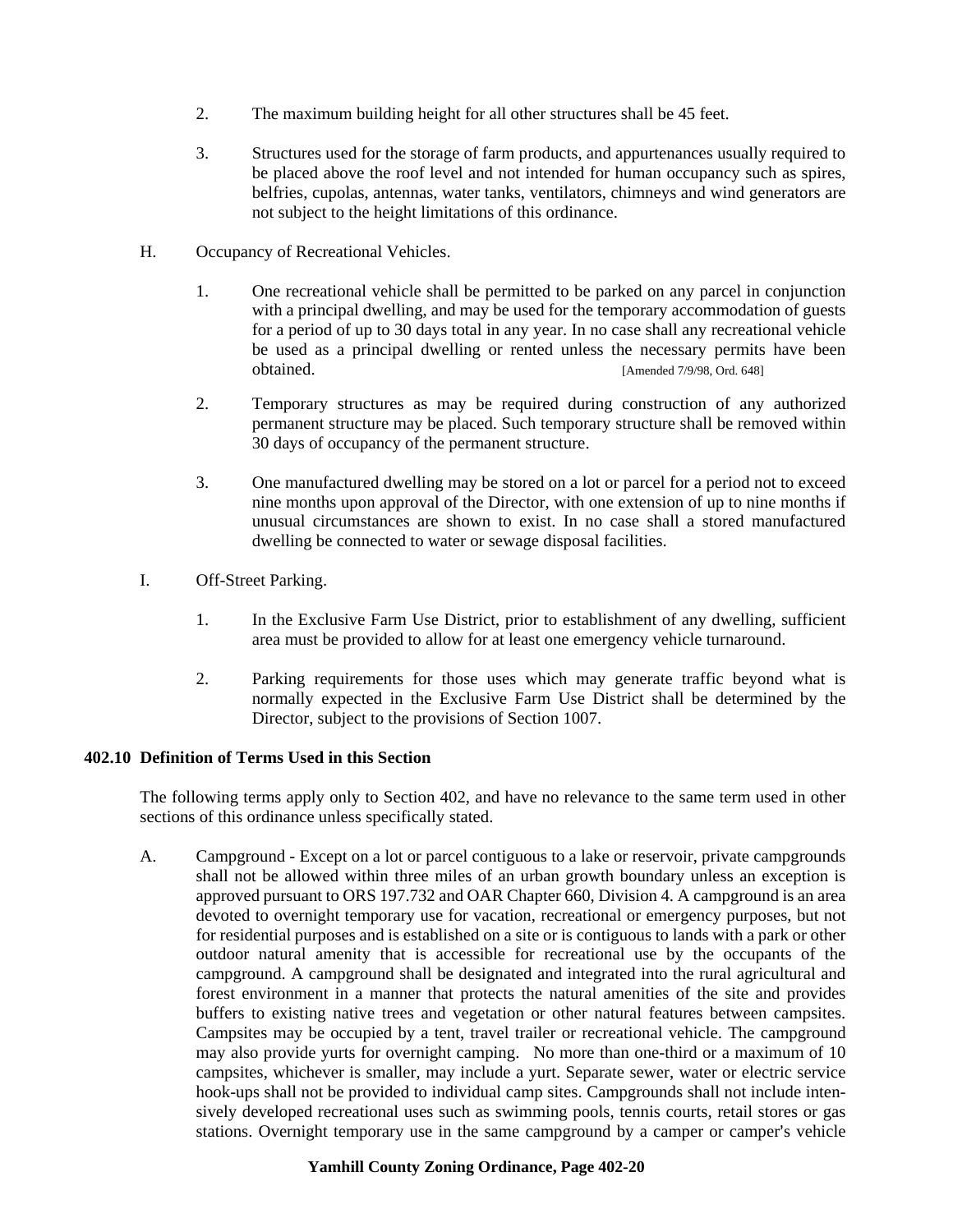shall not exceed a total of 30 days during any consecutive 6 month period. The park or campground may be public or private.

[Amended 8/13/98, Ord. 657/Amended 12/05/02; Ord. 720]

- B. Commercial Activities in Conjunction with Farm Use As authorized under subsection 402.04(G), a commercial activity in conjunction with farm use is:
	- 1. The processing, packaging, and wholesale distribution and storage of a product not derived primarily from farm activities on the premises;
	- 2. Retail sales and promotion of agricultural products, supplies and services directly related to the production, harvesting, and processing of agricultural products. Such uses include, but are not limited to, the following:
		- Storage, distribution and sale of feed, fertilizer, seed, chemicals, and other products used for commercial agriculture
		- Livestock auction or sales yards
		- Farm equipment storage and repair facilities
		- Storage, repair, or sale of fencing, irrigation pipe and pumps, and other commercial farm-related equipment and implements
		- Veterinarian clinics
		- Slaughtering of animals, including attendant retail and wholesale sales
		- Wineries not listed as a permitted use
		- Rental or lease of facilities, with or without a fee, in conjunction with an agricultural use for events such as parties, receptions, and banquets with the primary intent of indirect promotion of the product harvested or processed on the site.
		- Four or more promotional events in a calendar year that are directly related to the marketing of products harvested or processed on the site that are reasonably expected to attract more than 750 visitors daily. An "event" shall not exceed three consecutive days. [Subsection B amended 11/30/94, Ord. 582]
- C. Farm Use The current employment of land for the primary purpose of obtaining a profit in money by raising, harvesting and selling crops or the feeding, breeding, management and sale of, or the produce of, livestock, poultry, fur-bearing animals or honeybees or for dairying and the sale of dairy products or any other agricultural or horticultural use or animal husbandry or any combination thereof. "Farm use" also includes the current employment of land for the primary purpose of obtaining profit in money by stabling or training equines including but not limited to providing riding lessons, training clinics and schooling shows. "Farm use" includes the preparation, storage and disposal by marketing or otherwise of the products or by-products raised on such land for human or animal use. "Farm use" also includes the propagation, cultivation, maintenance and harvesting of aquatic species and bird and animal species to the extent allowed by the rules adopted by the State Fish and Wildlife Commission. "Farm use" includes the on-site construction and maintenance of equipment and facilities used for the activities described in the subsection. "Farm use" does not include the use of land subject to the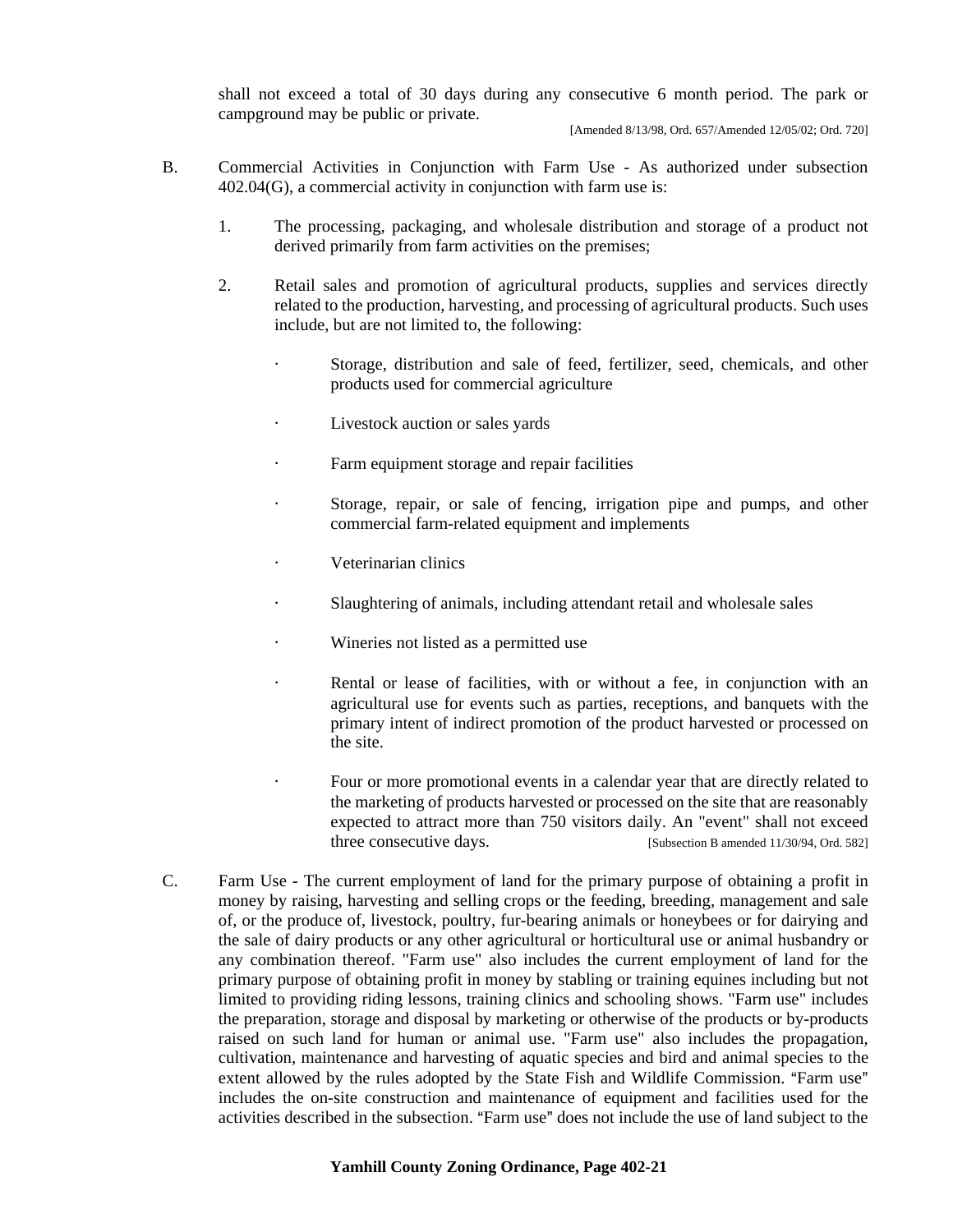provisions of ORS chapter 321, except land used exclusively for growing cultured Christmas trees as defined in ORS 215.203(3), or land described in ORS 321.267(1) (3) or 321.824(3).<br>[Amended 5/24/12; Ord. 872]

"Preparation" of products or by-products includes but is not limited to the cleaning, treatment, sorting, composting or packaging of the products or by-products.

"Products or by-products raised on such land" means the those products or by-products are raised on the farm operation where the preparation occurs or on other farm land provided the preparation is occurring on land being used for the primary purposes of obtaining a profit in money from the farm use of the land. [Subsection C amended 3/19/98, Ord. 643; Added to 09/02/04, Ord 746]

"Current employment" of land for farm use includes:

- Farmland, the operation or use of which is subject to any farm-related government program;
- Land lying fallow for one year as a normal and regular requirement of good agricultural husbandry;
- Eland planted in orchards or other perennials prior to maturity;
- Wasteland, dry or covered with water, neither economically tillable nor grazeable, lying in adjacent to and in common ownership with a farm use land and which is not currently being used for any economic farm use;
- Except for land under a single family dwelling, land under buildings supporting accepted farming practices, including the processing facilities allowed by ORS  $215.283(1)(r)$  and the processing of farm crops into biofuel as commercial activities in conjunction with farm use under ORS 215.283(2)(a);
- Water impoundments lying in or adjacent to and in common ownership with farm use land;
- Any land constituting a woodlot, not to exceed 20 acres, contiguous to and owned by the owner of land specially valued for farm use even if the land constituting the woodlot in not utilized in conjunction with farm use;
- @ Land lying fallow for no more than one year where the absence of farming activity is due to the illness of the farmer or member of the farmer's immediate family;
- Any land described under ORS 321.267 (1)(e) or 321.415 (5);
- @ Any land in an exclusive farm use zone used for the storage of agricultural products that would otherwise be disposed of through open field burning or propane flaming;
- Land used for the primary purpose of obtaining a profit in money by breeding, raising, kenneling or training of greyhounds for racing; and
- Land used for the processing of farm crops into biofuel, as defined in ORS  $315.141$ , if:

(i) Only the crops of the landowner are being processed;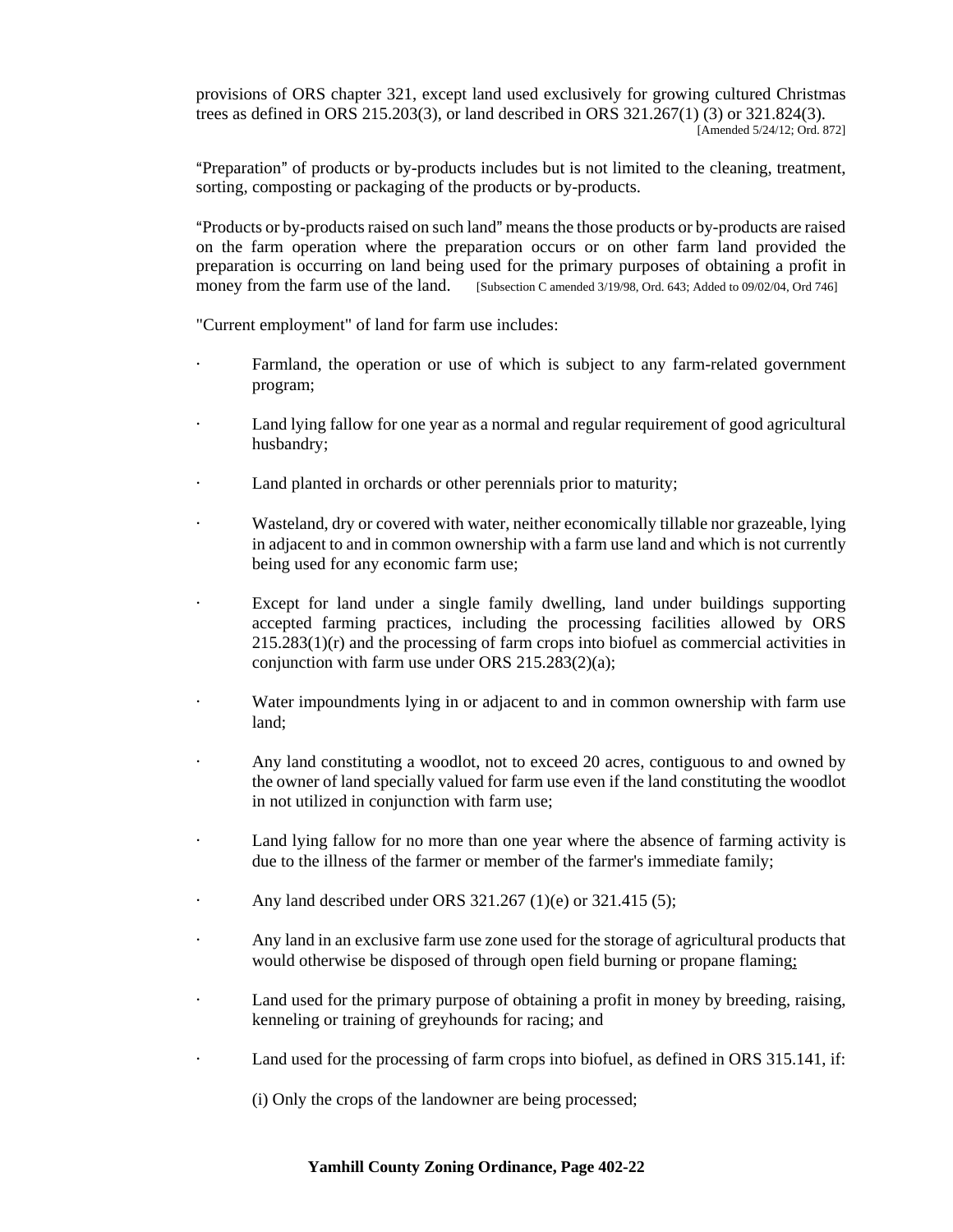(ii) The biofuel from all of the crops purchased for processing into biofuel is used on the farm of the landowner; or

(iii) The landowner is custom processing crops into biofuel from other landowners in the area for their sale or use.

As used in this subsection, "accepted farming practice" means a mode of operation that is common to farms of a similar nature, necessary for the operation of such farms to obtain a profit in money, and customarily utilized in conjunction with farm use.

"Cultured Christmas trees" means trees:

 (a) Grown on lands used exclusively for that purpose, capable of preparation by intensive cultivation methods such as plowing or turning over the soil;

(b) Of a marketable species;

 (c) Managed to produce trees meeting U.S. No. 2 or better standards for Christmas trees as specified by the Agriculture Marketing Services of the United States Department of Agriculture; and

 (d) Evidencing periodic maintenance practices of shearing for Douglas fir and pine species, weed and brush control and one or more of the following practices: Basal pruning, fertilizing, insect and disease control, stump culture, soil cultivation, irrigation. [Amended 5/24/12; Ord. 872]

- D. Golf course An area of land with highly maintained natural turf laid out for the game of golf with a series of nine or more holes, each including a tee, a fairway, a putting green, and often one or more natural or artificial hazards. A "golf course" means a nine or 18 hole regulation golf course or a combination nine and 18 hole regulation golf course consistent with the following:
	- 1. A regulation 18 hole golf course is generally characterized by a site of about 120 to 150 acres of land, has a playable distance of 5,000 to 7,200 yards, and a par of 64 to 73 strokes.
	- 2. A regulation nine hole golf course is generally characterized by a site of about 65 to 90 acres of land, has a playable distance of 2,500 to 3,600 yards, and a par of 32 to 36 strokes.
	- 3. A "non-regulation golf course" means a golf course or golf course-like development that does not meet this definition of golf course, including but not limited to executive golf courses, par three golf courses, pitch and putt courses, miniature golf courses, and driving ranges. Non-regulation golf courses are not permitted by this section.
	- 4. An accessory use to a golf course is a facility or improvement that is incidental to the operation of the golf course and is either necessary for the operation and maintenance of the golf course or that provides goods or services customarily provided to golfers at a golf course and conforms to the following:
		- a. An accessory use or activity does not serve the needs of the non-golfing public. Accessory uses to a golf course include parking, maintenance buildings, cart storage and repair, practice range or driving range, clubhouse, restrooms, lockers and showers, food and beverage service, pro shop, and a practice or beginners course as part of an 18 hole or larger golf course or golf tournament.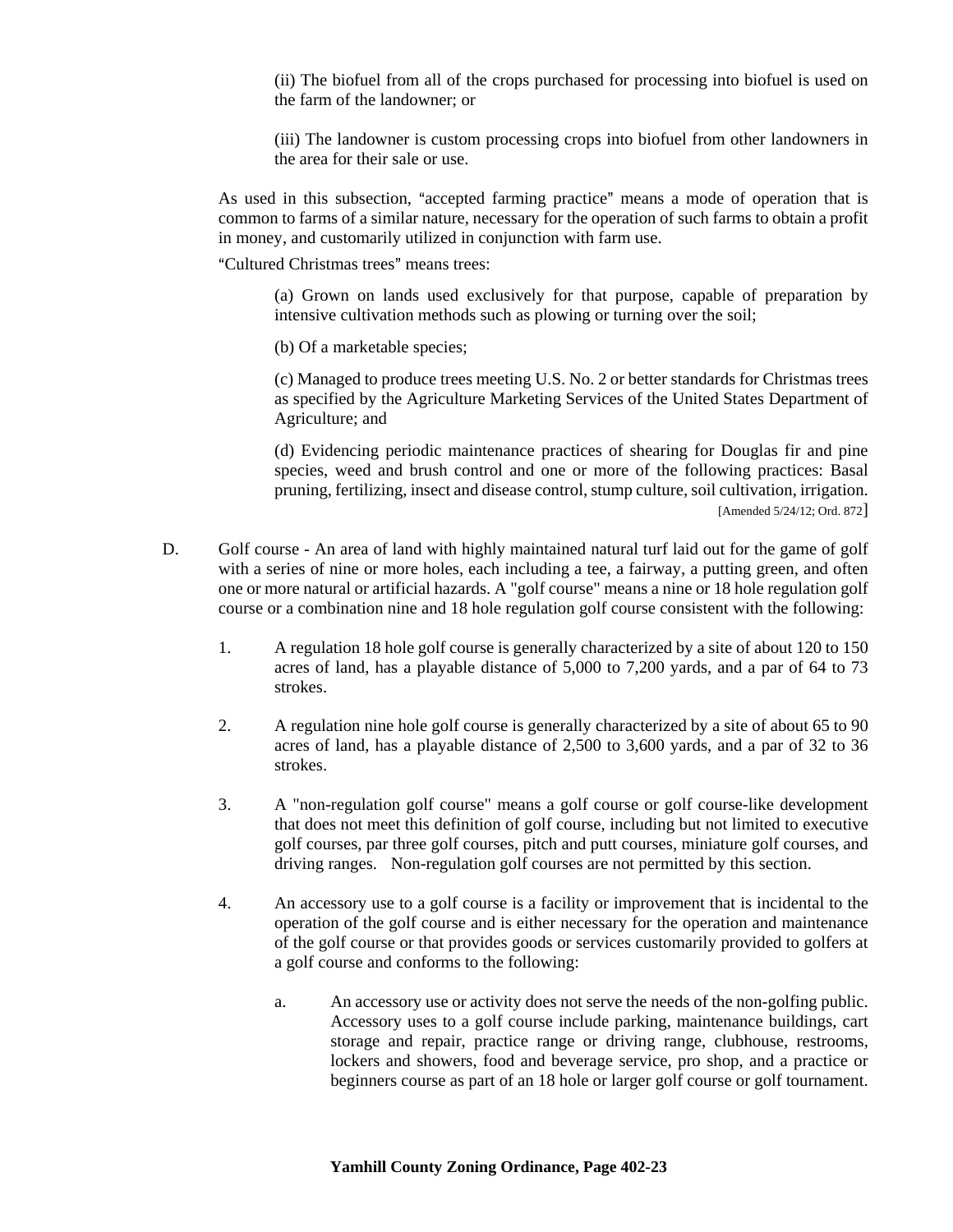- b. Accessory uses to a golf course do not include sporting facilities unrelated to golf such as tennis courts, swimming pools, or weight rooms; wholesale or retail operations oriented to the non-golfing public; or housing.
- c. A use is accessory to a golf course only when limited in size and orientation to serve the needs of persons and their guests who patronize the golf course to golf.
- d. Commercial activities such as a pro shop are accessory to a golf course only when located in the clubhouse.
- e. Accessory uses may include one or more food and beverage service facilities in addition to food and beverage service facilities located in a clubhouse. Food and beverage service facilities must be part of and incidental to the operation of the golf course and must be limited in size and orientation on the site to serve only the needs of persons who patronize the golf course and their guests. Accessory food and beverage service facilities shall not be designed for or include structures for banquets, public gatherings or public entertainment. [Amended 09/02/04, Ord. 746]
- E. High-value farmland A tract composed predominantly of:
	- 1. Soils rated Class I, II, prime, or unique, either irrigated or not irrigated.
	- 2. The following Class III soils: Carlton, Chehalem, Dayton, Jory, Laurelwood, Nekia, Willakenzie, Woodburn, and Yamhill.
	- 3. The following Class IV soils: Carlton, Dayton, Jory, Laurelwood, Willakenzie, and Yamhill.

Soil classes, soil ratings or other soil designations used in or made pursuant to the lot of record dwelling are those of the Natural Resource Conservation Service Internet soil survey for that class, rating or designation before November 4, 1993. For purposes of approving a lot of record dwelling, the soil class, soil rating or other soil designation of the parcel may be changed if the property owner submits a statement of agreement from the Natural Resources Conservation Service that the class, rating or designation should be adjusted based on new information; or if the property owner submits a report from a soils scientist whose credentials are acceptable to the State Department of Agriculture that the class, rating or designation should be changed, along with a statement from the State Department of Agriculture that the Director of Agriculture or the director's designee has reviewed the report and finds the analysis to be soundly and scientifically based. [Amended 8/13/98, Ord. 657]

F. Public parks - includes only the uses specified under OAR 660-034-0035.

[Added 8/13/98, Ord. 657]

- G. Seasonal Farm Worker Any person who, for an agreed remuneration or rate of pay, performs temporary labor for another to work in production of farm products or planting, cultivating or harvesting of seasonal agricultural crops or in forestation or reforestation of lands, including but not limited to the planting, transplanting, tubing, precommercial thinning and thinning of trees and seedlings, the clearing, piling, and disposal of brush and slash and other related activities.
- H. Tract One or more contiguous lots or parcels under the same ownership.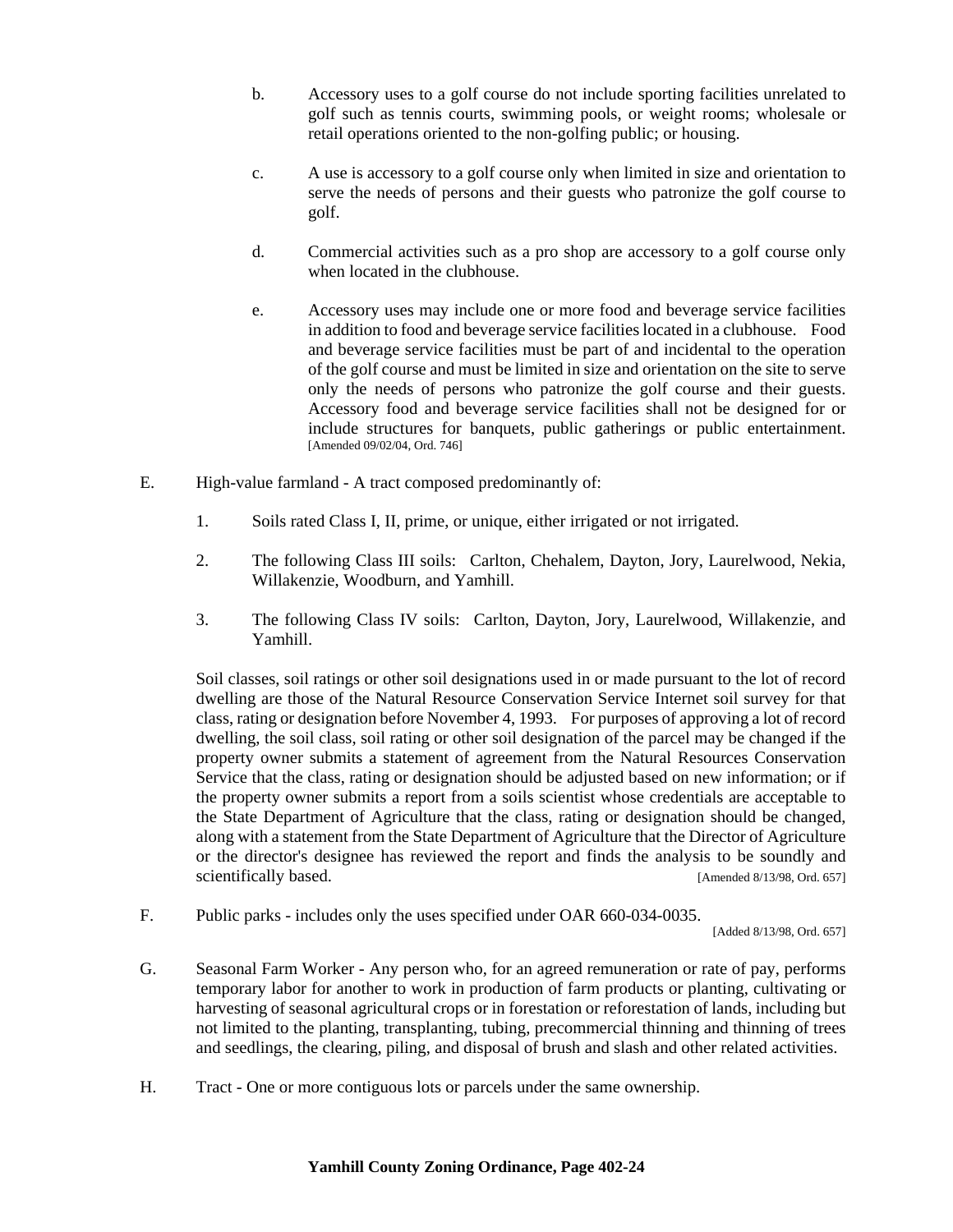- I. Winery As authorized under subsection 402.02(H), a winery is a facility that produces and sells wine and conforms to the following attributes: [Amended 5/24/12; Ord. 872]
	- 1. A winery herein defined has a maximum annual production of:
		- (a) Less than 50,000 gallons and:
			- i. Owns an on-site vineyard of at least 15 acres;
			- ii. Owns a contiguous vineyard of at least 15 acres;
			- iii. Has a long-term contract for the purchase of all of the grapes from at least 15 acres of vineyard contiguous to the winery; or
			- iv. Obtains grapes from any combination of (i), (ii), or (iii) above; or
		- (b) At least 50,000 gallons and no more than 100,000 gallons and:
			- i. Owns an on-site vineyard of at least 40 acres;
			- ii. Owns a contiguous vineyard of at least 40 acres;
			- iii. Has a long-term contract for the purchase of all of the grapes from at least 40 acres of vineyard contiguous to the winery; or
			- iv. Obtains grapes from any combination of (i), (ii), or (iii) above.
		- (c) Prior to the issuance of building permits, the applicant shall provide evidence that the vineyards described in subsections (a) and (b) have been planted, or the contract has been executed, as applicable. [Added 3/19/98, Ord. 643]
	- 2. The winery shall allow only the sale of:
		- (a) Wines produced in conjunction with the winery; and
		- (b) Items directly related to wine, the sales of which are incidental to the retail sale of wine on-site and do not exceed 25 percent of the total gross receipts of the retail facility. Such items include those served by a limited service restaurant, as defined in ORS 624.010.
	- 3. Permitted on-site marketing of wine includes up to three events of one to three days in duration during a calendar year intended to draw customers to the site for the tasting and purchase of wine, with an anticipated maximum of 750 daily visitors. The frequency and duration of these events may be limited through site design review approval based on the adequacy of public facilities. Rent or lease of space within or adjacent to the winery facility for events such as parties, receptions, and banquets that are not directly related to promotion of the wine is not included in this definition of a winery.
	- 4. A facility for production and sale of wine that does not conform to the attributes described in subsections 402.10(I)(1) through (3) above may be deemed a commercial activity in conjunction with farm use pursuant to subsection 402.04(G).

[Amended 5/24/12; Ord. 872]